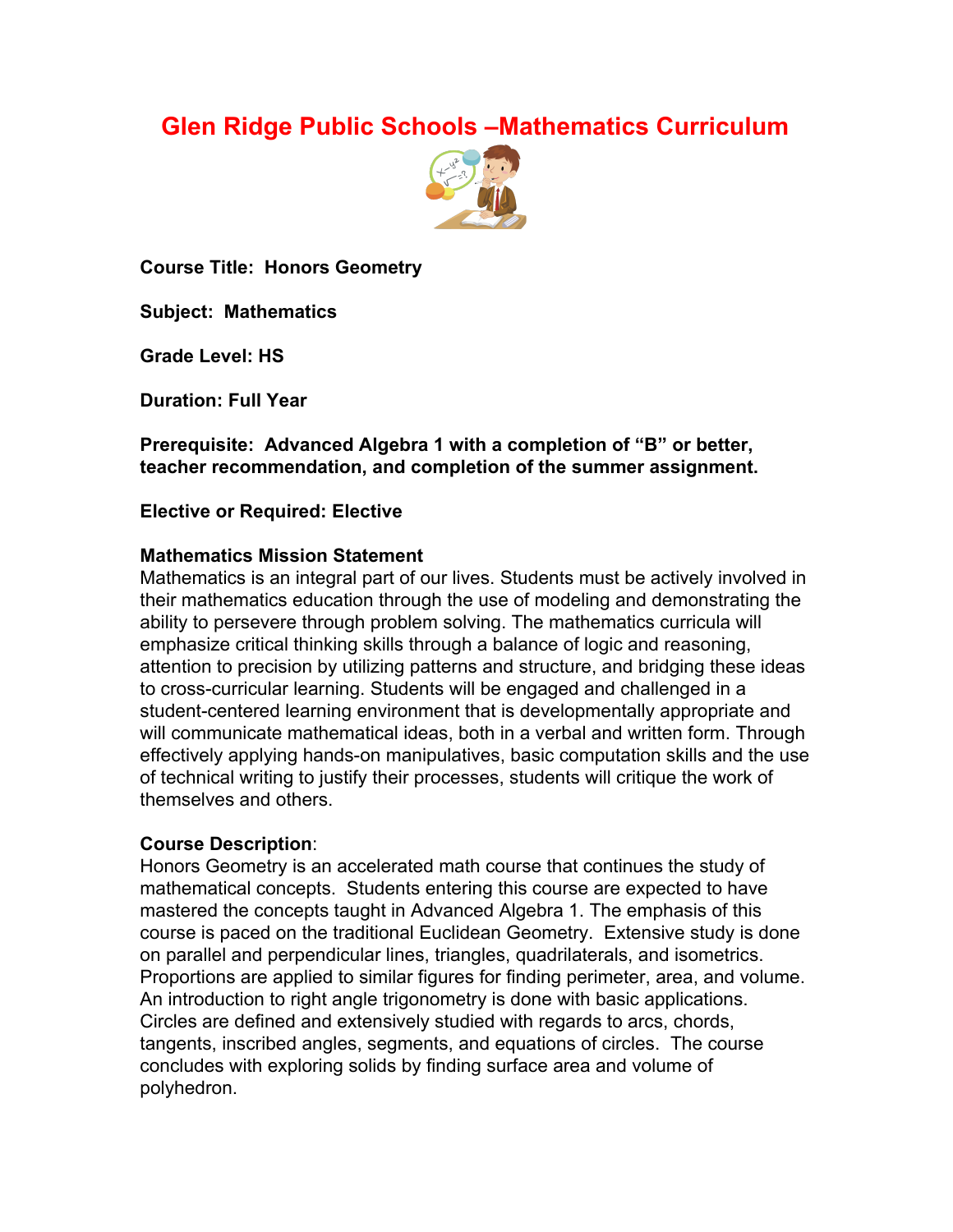**Author**: Kaitlyn Mackay **Date Submitted**: Summer 2017 **Text:** *Holt McDougal Geometry*, 2012 by Burger, Chard, Kennedy, Leinward, Renfro, Roby, and Waits

## **Course Name: Honors Geometry Topic/Unit: Foundations for Geometry**

#### **Approximate # Of Weeks: 2.5**

#### **Essential Questions:**

- What tools and methods can you use to copy a segment, bisect a segment, copy an angle, bisect an angle, and construct a circle?
- How do you use the distance formula and midpoint formula to find distances and lengths in the coordinate plane?
- How do you identify transformations that are rigid motions?

#### **Upon completion of this unit students will be able to:**

- Identify, name, and draw points, lines, segments, rays, and planes
- Apply basic facts about points, lines, and planes
- Use length and midpoint of a segment
- Construct midpoints and congruent segments
- Name and classify angles
- Measure and construct angles and angle bisectors
- Identify adjacent, vertical, complementary, and supplementary angles
- Find measures of pairs of angles
- Apply formulas for perimeter, area, and circumference
- Develop and apply the formula or midpoint
- Use the distance formula and Pythagorean Theorem to find the distance between two points
- Identify, reflections, rotations, and translations
- Graph transformations in the coordinate plane
- Draw, identify, and describe transformations in the coordinate plane
- Use properties of rigid motions to determine whether figures are congruent and to prove figures congruent
- Identify and draw reflections, translations, and rotations
- Apply theorems about isometries
- Identify and draw compositions of transformations, such as glide reflections
- Identify and describe symmetry in geometric figures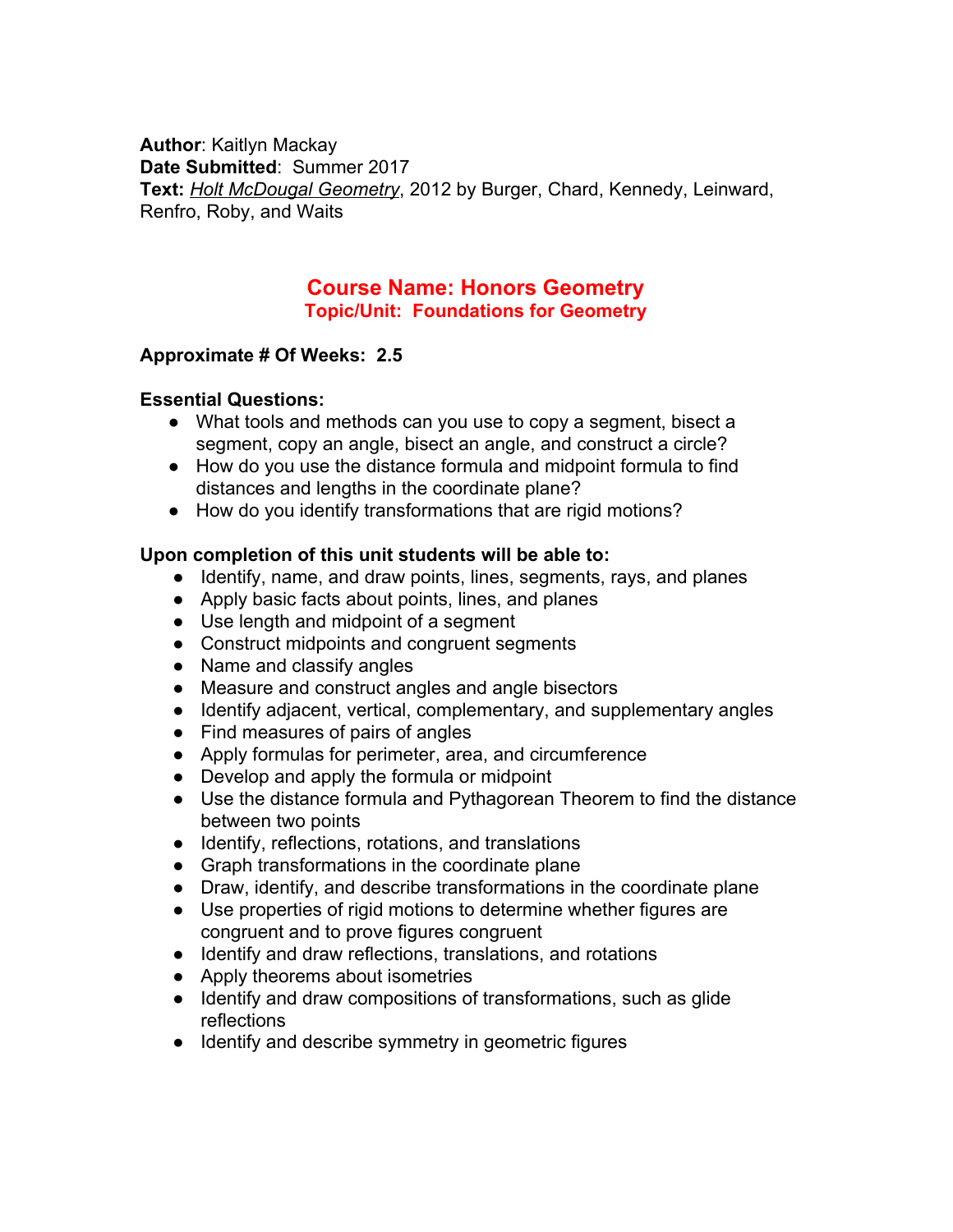## **NJCCS:**

CC.9-12.A.SSE.1, CC.9-12.A.CED.4, CC.9-12.G.CO.1, CC.9-12.G.CO.2, CC.9-12.G.CO.4, CC.9-12.G.CO.5, CC.9-12.G.CO.12

## **Interdisciplinary Standards (njcccs.org)**

- $\bullet$  Standard 5.1 Science Practices
- Standard 6.3 Active Citizenship in the  $21^{st}$  Century
- Standard 8.2 Technology Education
- Standard 9.1 21st Century Life & Career Skills

## **Activities – include 21 st Century Technologies:**

- SmartBoard powerpoint presentations
- Lecture and class discussion
- Geogebra (online tool)
- Google Classroom tools (Questions and assessments)
- Construction Congruent Segment, Segment Bisector, Congruent Angle, Angle Bisector
- Connecting Geometry to Algebra Unit Conversions (use conversion factors to convert measurements)
- Connecting Geometry to Algebra Transformations of Functions (reflect and translate functions in the coordinate plane and write a rule for the transformation)
- Online quizzes from textbook website
- Online videos from textbook website
- Khan academy
- Kahoot (online quizzes)
- Quizlet (online quizzes)

## **Enrichment Activities**:

- Practice C Worksheets (Holt McDougal)
- Challenge Worksheets (Holt McDougal)
- Problem Solving Worksheets (Holt McDougal)
- Extension Solids of Revolution (understand how solids can be produced by rotating a two-dimensional figure through space)

## **Methods of Assessments/Evaluation:**

- Exit Tickets
- Assessment Chart (Scales)
- Quizzes
- Test
- Google Classroom
- Lesson Checks
- Projects
- Verbal Assessment
- Open ended questions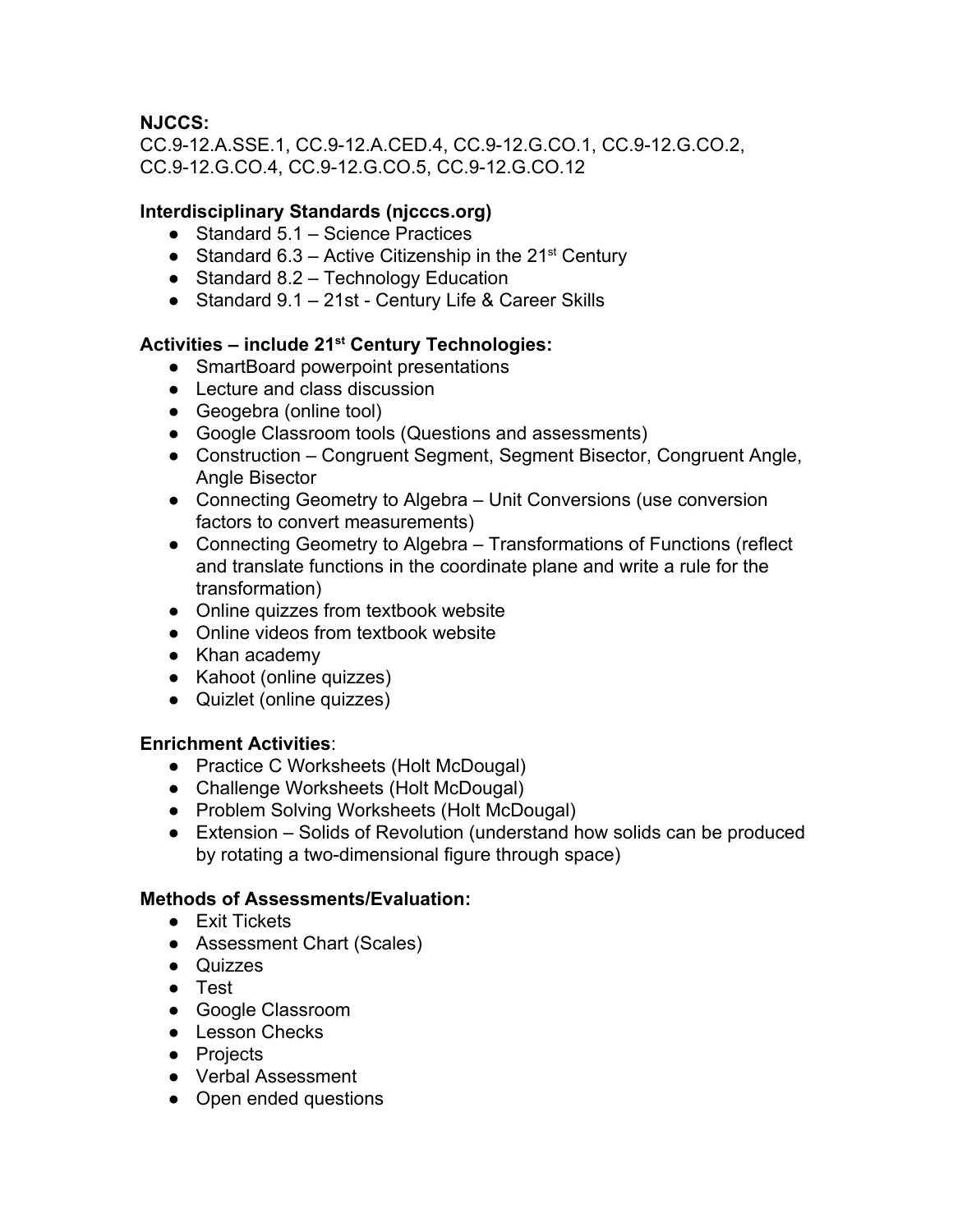- Classwork
- Homework
- Check it out problems (during lectures)
- Think-pair-share
- Turn and Talk
- Whiteboards
- Observation (Teacher/small/whole group)
- **•** Error Analysis

#### **Resources/Including Online Resources**

- Online Textbook Information: my.hrw.com
- Teacher Webpage
- Google Classroom
- Geometry Textbook
- Geogebra
- Khan Academy

# **Learning Goals Scale:**

- **4** Student will be able to construct, draw the elements of the foundations of geometry and apply them to real-world situations.
- **3** Student will be able to understand and use properties of the basic elements of the foundations of geometry.
- **2** Student will be able to apply facts about the basic elements of the foundations of geometry. (Points, lines, planes, segments, etc.)
- **1** Student will be able to identify all of the basic elements of the foundations of geometry. (Points, lines, planes, segments, etc.)

## **Course Name: Honors Geometry Topic/Unit: Geometric Reasoning**

## **Approximate # Of Weeks: 3**

#### **Essential Questions:**

- How does inductive reasoning and conjecturing help you arrive at valid conclusions?
- How do if-then statements help you understand the validity of conclusions?
- How can you use proofs to solve problems in algebra?
- How do you construct a convincing argument?
- How can deductive reasoning be used to validate conjectures?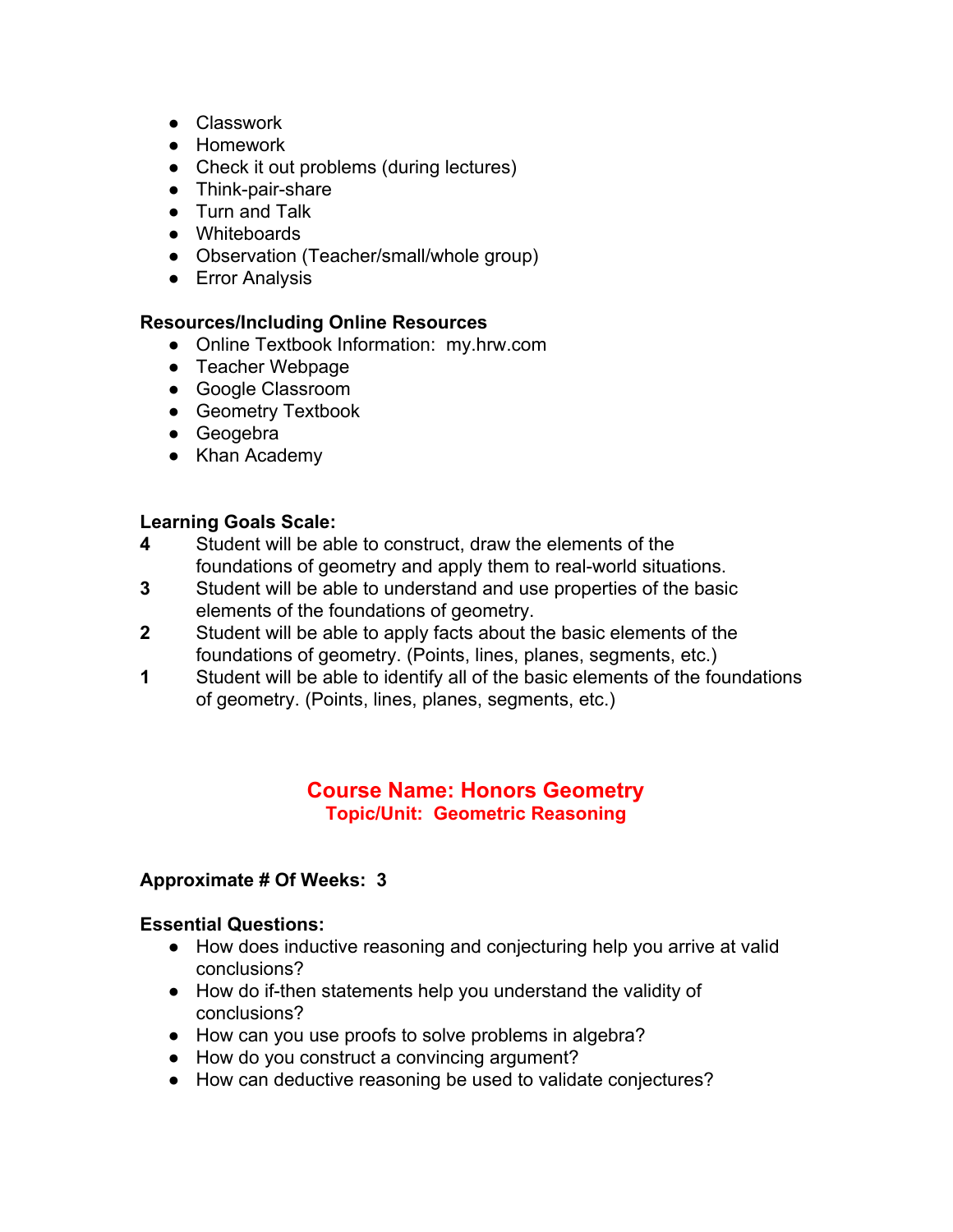#### **Upon completion of this unit students will be able to:**

- Use inductive reasoning to identify patterns and make conjectures
- Find counterexamples to disprove conjectures
- Identify, write, and analyze the truth value of conditional statements
- Write the inverse, converse, and contrapositive of a conditional statement
- Write and analyze biconditional statements
- Review properties of equality and use them to write algebraic proofs
- Identify properties of equality and congruence
- Write two-column proofs
- Prove geometric theorems by using deductive reasoning
- Prove geometric theorems by using deductive reasoning

## **NJCCS:**

CC.9-12.A.REI.1, CC.9-12.G.CO.9

## **Interdisciplinary Standards (njcccs.org)**

- Standard 5.1 Science Practices
- Standard 6.3 Active Citizenship in the  $21^{st}$  Century
- Standard 8.2 Technology Education
- Standard 9.1 21st Century Life & Career Skills

## **Activities – include 21 st Century Technologies:**

- SmartBoard powerpoint presentations
- Lecture and class discussion
- Connecting Geometry to Number Theory Venn Diagrams (applying reasoning skills to drawing Venn diagrams of number sets)
- Geometry Lab Solve Logic Puzzles (use tables and networks to solve logic puzzles)
- Geometry Lab Design Plans for Proofs (learn strategies for planning the logical steps of a proof)
- Real-World Connection The Myrtle Beach Marathon/Would Carolina's Waterfalls (choose appropriate problem-solving strategies and use them to solve real-world problems)
- Online quizzes from textbook website
- Online videos from textbook website
- Geogebra (online tool)
- Google Classroom tools (Questions and assessments)
- Khan academy
- Kahoot (online quizzes)
- Quizlet (online quizzes)

## **Enrichment Activities**:

- Practice C Worksheets (Holt McDougal)
- Challenge Worksheets (Holt McDougal)
- Problem Solving Worksheets (Holt McDougal)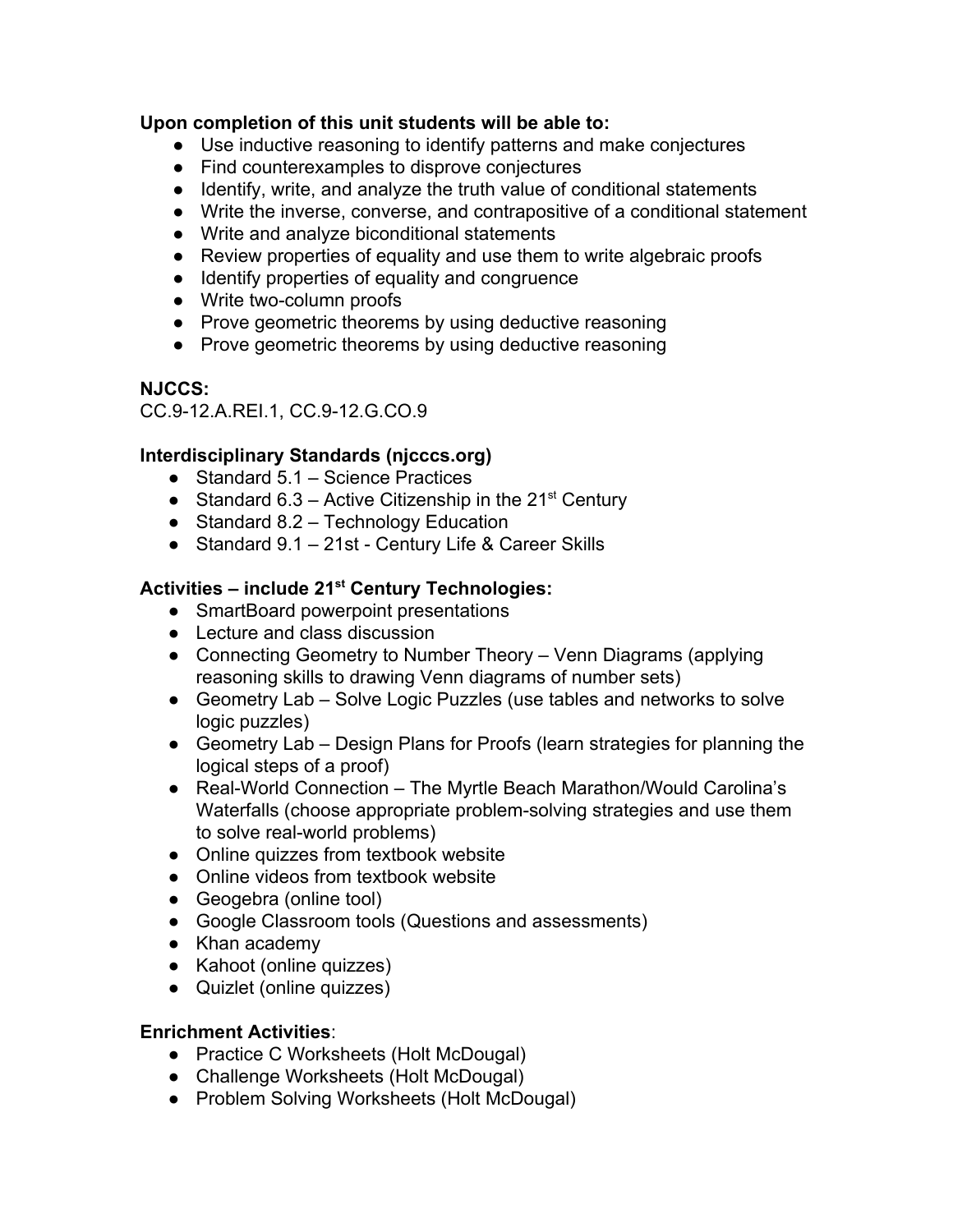- Extension Introduction to Symbolic Logic (analyze the truth value of conjunctions and disjunctions/construct truth tables to determine the truth value of logical statements)
- Logic Puzzles

#### **Methods of Assessments/Evaluation:**

- Exit Tickets
- Assessment Chart (Scales)
- Quizzes
- Test
- Google Classroom
- Lesson Checks
- Projects
- Verbal Assessment
- Open ended questions
- Classwork
- Homework
- Check it out problems (during lectures)
- Think-pair-share
- Turn and Talk
- Whiteboards
- Observation (Teacher/small/whole group)
- Error Analysis
- Textbook Activity Mathematical Proof (assess students' ability to apply concepts and skills in a real-world format)

## **Resources/Including Online Resources**

- Online Textbook Information: my.hrw.com
- Teacher Webpage
- Google Classroom
- Geometry Textbook
- Geogebra
- Khan Academy

- **4** Student will be able to write and complete two-column proofs.
- **3** Student will be able to prove geometric theorems by using deductive reasoning.
- **2** Student will be able to analyze conditional statements including its inverse, converse, and contrapositive.
- **1** Student will be able to identify patterns and make conjectures.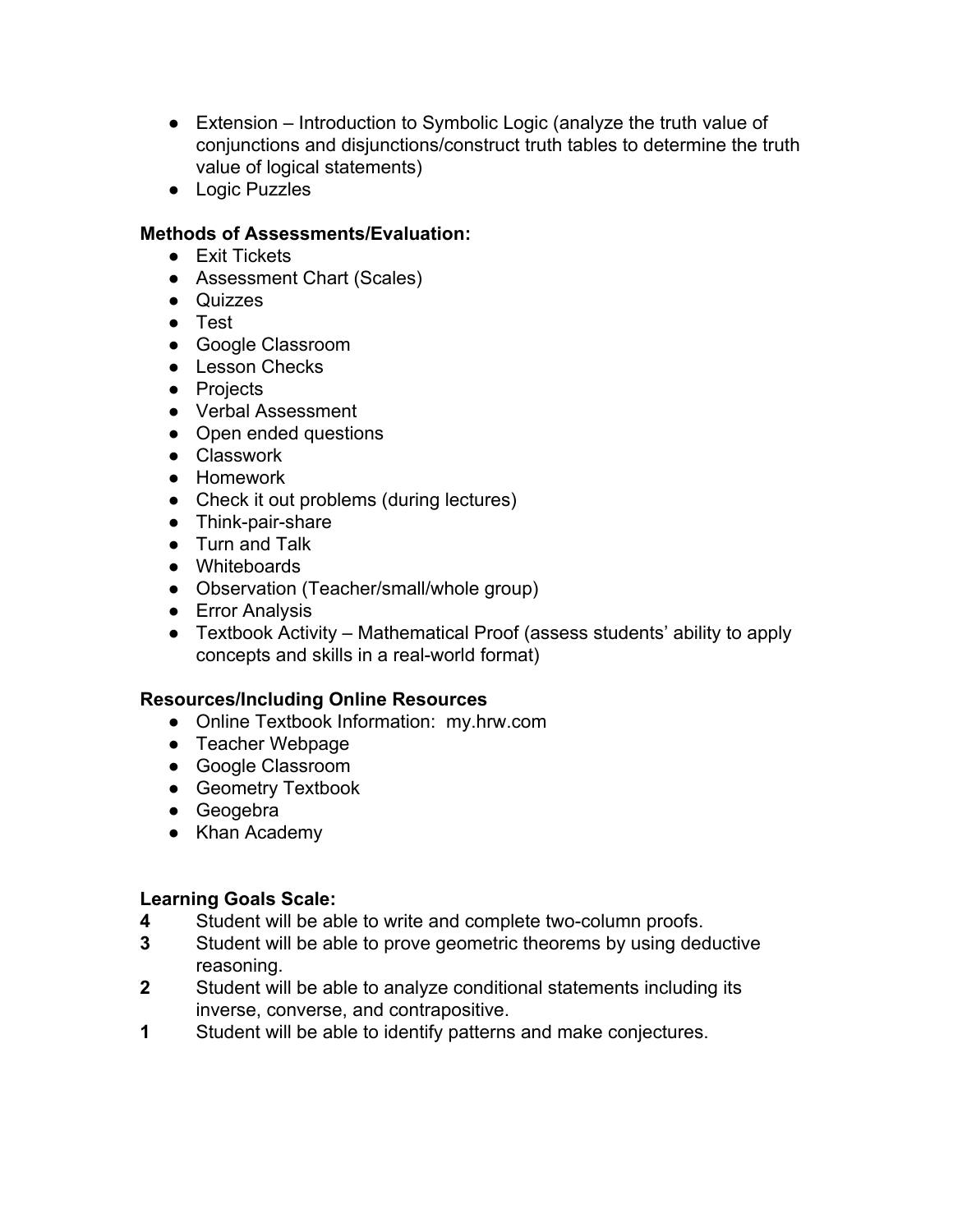## **Course Name: Honors Geometry Topic/Unit: Parallel and Perpendicular Lines**

## **Approximate # Of Weeks: 2.5**

#### **Essential Questions:**

- How do you prove theorems about parallel and perpendicular lines?
- What is the connection between slope and parallel lines?
- What is the connection between slope and perpendicular lines?
- What are the types of angles created by parallel lines?
- How is visualization of lines and angles essential to the study of the physical world?

#### **Upon completion of this unit students will be able to:**

- Identify parallel, perpendicular, and skew lines
- Identify the angles formed by two lines and a transversal
- Prove and use theorems about the angles formed by parallel lines and a transversal
- Use the angles formed by a transversal to prove two lines are parallel
- Prove and apply theorems about perpendicular lines
- Find the slope of a line
- Use slopes to identify parallel and perpendicular lines
- Graph lines, and write their equations in slope-intercept and point-slope form
- Classify lines as parallel, intersecting, or coinciding

## **NJCCS:**

CC.9-12.G.CO.1, CC.9-12.G.CO.9, CC.9-12.G.CO.1, CC.9-12.G.GPE.5

## **Interdisciplinary Standards (njcccs.org)**

- Standard 5.1 Science Practices
- Standard 6.3 Active Citizenship in the  $21<sup>st</sup>$  Century
- Standard 8.2 Technology Education
- Standard 9.1 21st Century Life & Career Skills

## **Activities – include 21 st Century Technologies:**

- SmartBoard powerpoint presentations
- Lecture and class discussion
- Connecting Geometry to Algebra Systems of Equations (find angle measures by solving systems of equations)
- Technology Lab Explore Parallel Lines and Transversals (use geometry software to explore angles formed by parallel lines and transversals)
- Technology Lab Explore Parallel and Perpendicular Lines (use a graphing calculator to graph parallel and perpendicular lines)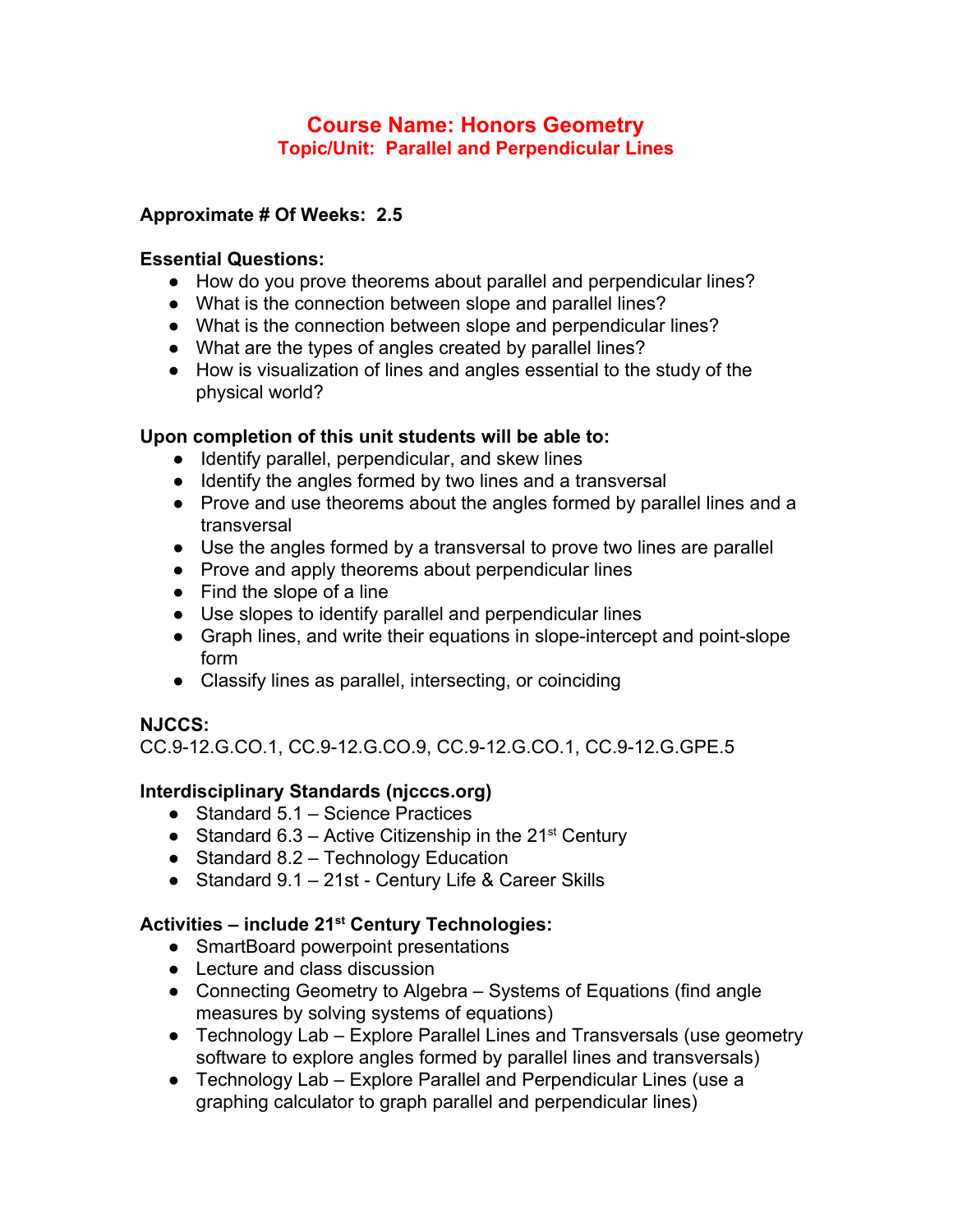- Geometry Lab Construct Parallel Lines (use various methods to construct parallel lines)
- Geometry Lab Construct Perpendicular Lines (construct a line perpendicular to a given line through a given point)
- Connecting Geometry to Data Analysis Scatter Plots and Lines of Best Fit (apply linear equation skills to graphing and writing equations for lines associated with data sets)
- Online quizzes from textbook website
- Online videos from textbook website
- Geogebra (online tool)
- Google Classroom tools (Questions and assessments)
- Khan academy
- Kahoot (online quizzes)
- Quizlet (online quizzes)

## **Enrichment Activities**:

- Practice C Worksheets (Holt McDougal)
- Challenge Worksheets (Holt McDougal)
- Problem Solving Worksheets (Holt McDougal)
- Parallel/ Perpendicular Lines Investigation Activity

## **Methods of Assessments/Evaluation:**

- Exit Tickets
- Assessment Chart (Scales)
- Quizzes
- Test
- Google Classroom
- Lesson Checks
- Projects
- Verbal Assessment
- Open ended questions
- Classwork
- Homework
- Check it out problems (during lectures)
- Think-pair-share
- Turn and Talk
- Whiteboards
- Observation (Teacher/small/whole group)
- **•** Error Analysis
- Textbook Activity Parallel and Perpendicular Lines and Transversals (assess students' ability to apply concepts and skills in a real-world format)
- Textbook Activity Coordinate Geometry (assess students' ability to apply concepts and skills in a real-world format)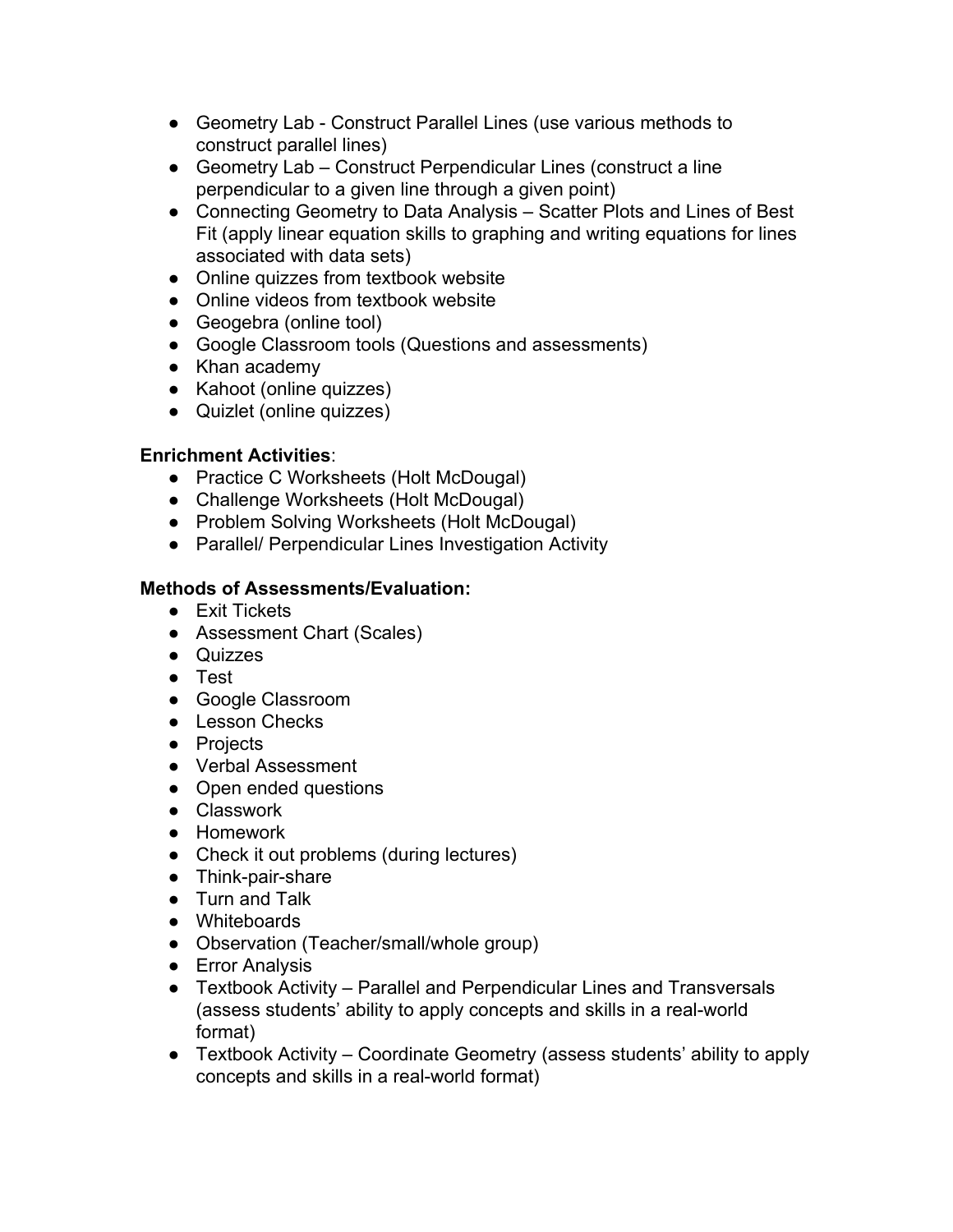#### **Resources/Including Online Resources**

- Online Textbook Information: my.hrw.com
- Teacher Webpage
- Google Classroom
- Geometry Textbook
- Geogebra
- Khan Academy

# **Learning Goals Scale:**

- **4** Student will be able to graph lines and write their equations in slope-intercept form and point-slope form.
- **3** Student will be able to apply and prove theorems about perpendicular lines and angles formed by parallel lines and a transversal.
- **2** Student will be able to classify the different types of lines and angles.
- **1** Student will be able to identify parallel, perpendicular and skew lines.

## **Course Name: Honors Geometry Topic/Unit: Triangle Congruence**

#### **Approximate # Of Weeks: 3.5**

#### **Essential Questions:**

- What does it mean for two figures to be congruent?
- What can you conclude about two triangles that are congruent?
- How do the SSS, SAS, and ASA Congruence Criteria follow from the rigid-motion definition of congruence?
- How do you use congruence criteria in proofs and to solve problems?
- What can you say about the sum of the angle measures in a triangle?
- What can you say about the base angles of an isosceles triangle?
- How do you write a coordinate proof?

#### **Upon completion of this unit students will be able to:**

- Classify angles by their angle measures and side lengths
- Use triangle classification to find angle measures and side lengths
- Find the measures of interior and exterior angles of triangles
- Apply theorems about the interior and exterior angles of triangles
- Use properties of congruent triangles
- Prove triangles congruent by using the definition of congruence
- Apply SSS and SAS to construct triangles and solve problems
- Prove triangles are congruent by using SSS and SAS
- Apply ASA, AAS, and HL to construct triangles and solve problems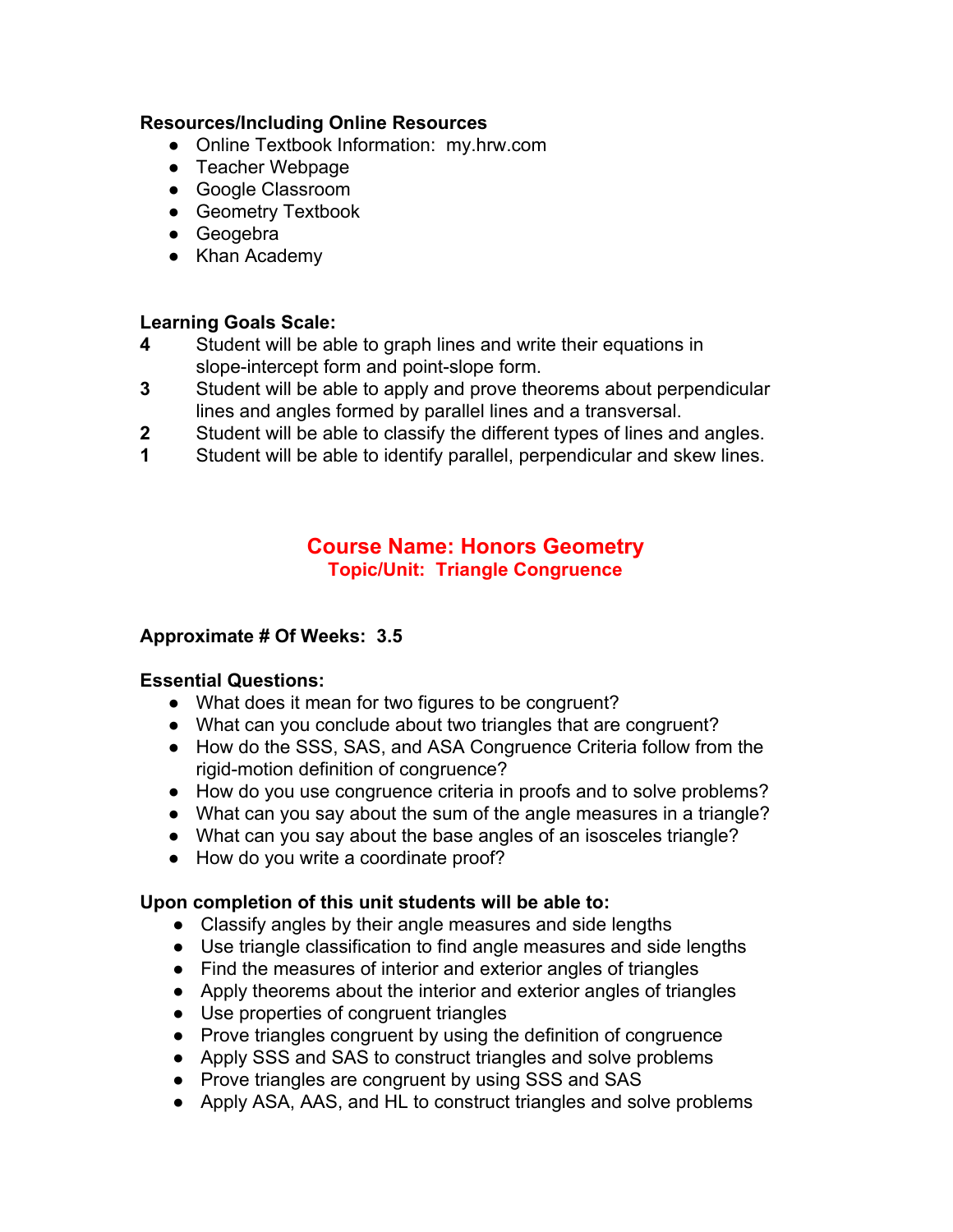- Prove triangles congruent by using ASA, AAS, and HL
- Use CPCTC to prove parts of triangles are congruent
- Position figures in the coordinate plane for use in coordinate proofs
- Prove geometric concepts by using coordinate proofs
- Prove theorems about isosceles and equilateral triangles
- Apply properties of isosceles and equilateral triangles

#### **NJCCS:**

CC.9-12.G.CO.6, CC.9-12.G.CO.7, CC.9-12.G.CO.8, CC.9-12.G.CO.10 CC.9-12.G.SRT.5, CC.9-12.G.MG.3, CC.9-12.G.GPE.4

## **Interdisciplinary Standards (njcccs.org)**

- Standard 5.1 Science Practices
- Standard 6.3 Active Citizenship in the  $21^{st}$  Century
- Standard 8.2 Technology Education
- Standard 9.1 21st Century Life & Career Skills

## **Activities – include 21 st Century Technologies:**

- SmartBoard powerpoint presentations
- Lecture and class discussion
- Geometry Lab Develop the Triangle Sum Theorem (use patty paper to discover the relationship between the measures of the interior angles of a triangle)
- Geometry Lab Explore SSS and SAS Triangle Congruence (discover shortcuts for proving triangles are congruent)
- Technology Lab Predict Other Triangle Congruence Relationships (use geometry software to explore triangle congruence relationships)
- Connecting Geometry to Algebra Quadratic Equations (solve quadratic equations to find the length of a side of a triangle)
- Real-World Connections The Queen's Cup/The Air Zoo (choose appropriate problem-solving strategies and use them to solve real-world problems)
- Online quizzes from textbook website
- Online videos from textbook website
- Geogebra (online tool)
- Google Classroom tools (Questions and assessments)
- Khan academy
- Kahoot (online quizzes)
- Quizlet (online quizzes)

#### **Enrichment Activities**:

- Practice C Worksheets (Holt McDougal)
- Challenge Worksheets (Holt McDougal)
- Problem Solving Worksheets (Holt McDougal)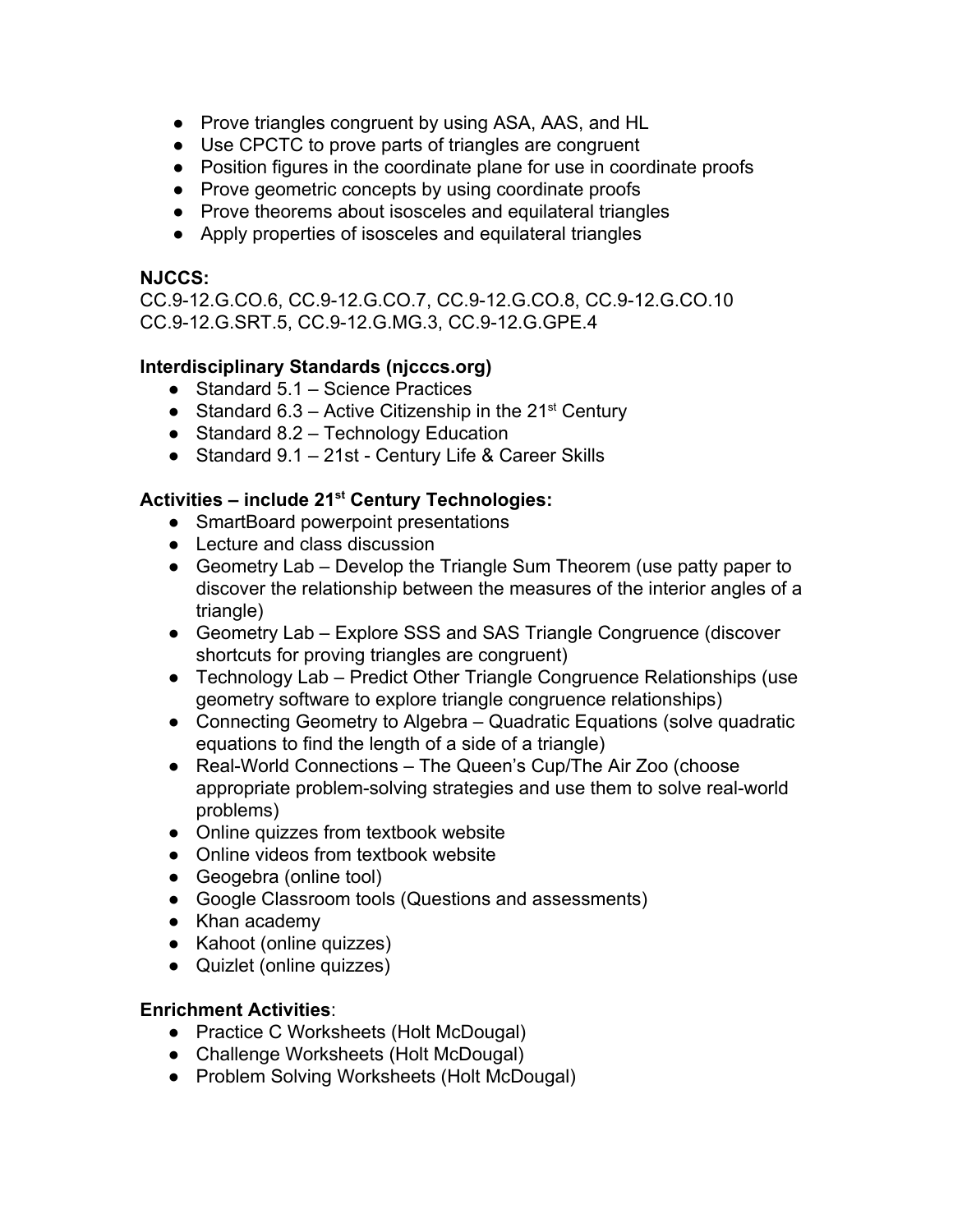- Extension Lines and Slopes (prove the slope criteria for parallel and perpendicular lines)
- Extension Proving Constructions Valid (use congruent triangles to prove constructions valid)

## **Methods of Assessments/Evaluation:**

- Exit Tickets
- Assessment Chart (Scales)
- Quizzes
- Test
- Google Classroom
- Lesson Checks
- Projects
- Verbal Assessment
- Open ended questions
- Classwork
- Homework
- Check it out problems (during lectures)
- Think-pair-share
- Turn and Talk
- Whiteboards
- Observation (Teacher/small/whole group)
- Error Analysis
- Textbook Activity Triangles and Congruence (assess students' ability to apply concepts and skills in a real-world format)
- Textbook Activity Proving Triangles Congruent (assess students' ability to apply concepts and skills in a real-world format)

## **Resources/Including Online Resources**

- Online Textbook Information: my.hrw.com
- Teacher Webpage
- Google Classroom
- **•** Geometry Textbook
- Geogebra
- Khan Academy

- **4** Student will be able to prove geometric concepts by using coordinate proofs.
- **3** Student will be able to prove triangles congruent using all theorems: SSS, SAS, ASA, AAS, HL, and CPCTC.
- **2** Student will be able to use properties of congruent triangles.
- **1** Student will be able to classify angles by their measure and triangles by their angles and sides.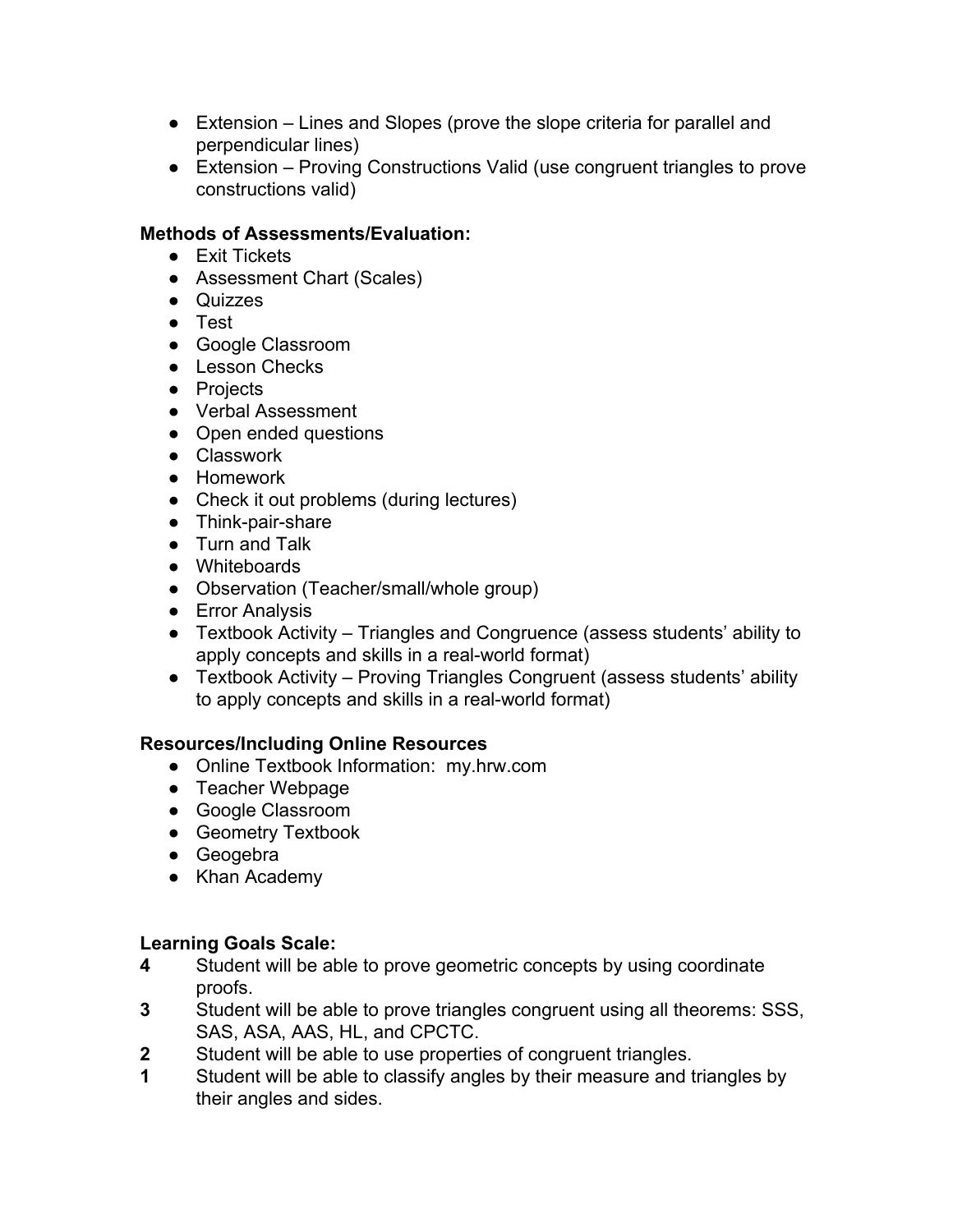## **Course Name: Honors Geometry Topic/Unit: Properties and Attributes of Triangles**

#### **Approximate # Of Weeks: 3**

#### **Essential Questions:**

- What must be true about the segment that connects the midpoints of two sides of a triangle?
- What can you conclude about the medians of a triangle?
- What are the key theorems about angle bisectors?
- What are the key theorems about perpendicular bisectors?
- How is indirect reasoning used in real life?
- What is the Pythagorean Theorem?
- Why is problem solving easier when the special right triangles are being used?

#### **Upon completion of this unit students will be able to:**

- Prove and apply theorems about perpendicular bisectors
- Prove and apply theorems about angle bisectors
- Prove and apply properties of perpendicular bisectors of a triangle
- Prove and apply properties of angle bisectors of a triangle
- Apply properties of medians of a triangle
- Apply properties of altitudes of a triangle
- Prove and use properties of triangle midsegments
- Write indirect proofs
- Apply inequalities in one triangle
- Apply inequalities in two triangles
- Use the Pythagorean Theorem and its converse to solve problems
- Use Pythagorean inequalities to classify triangles
- Justify and apply properties of 45-45-90 degree triangles
- Justify and apply properties of 30-60-90 degree triangles

#### **NJCCS:**

CC.9-12.G.CO.9, CC.9-12.G.CO.10, CC.9-12.G.SRT.4, CC.9-12.G.SRT.8, CC.9-12.G.C.3, CC.9-12.G.MG.3

## **Interdisciplinary Standards (njcccs.org)**

- Standard 5.1 Science Practices
- Standard 6.3 Active Citizenship in the  $21^{st}$  Century
- Standard 8.2 Technology Education
- Standard 9.1 21st Century Life & Career Skills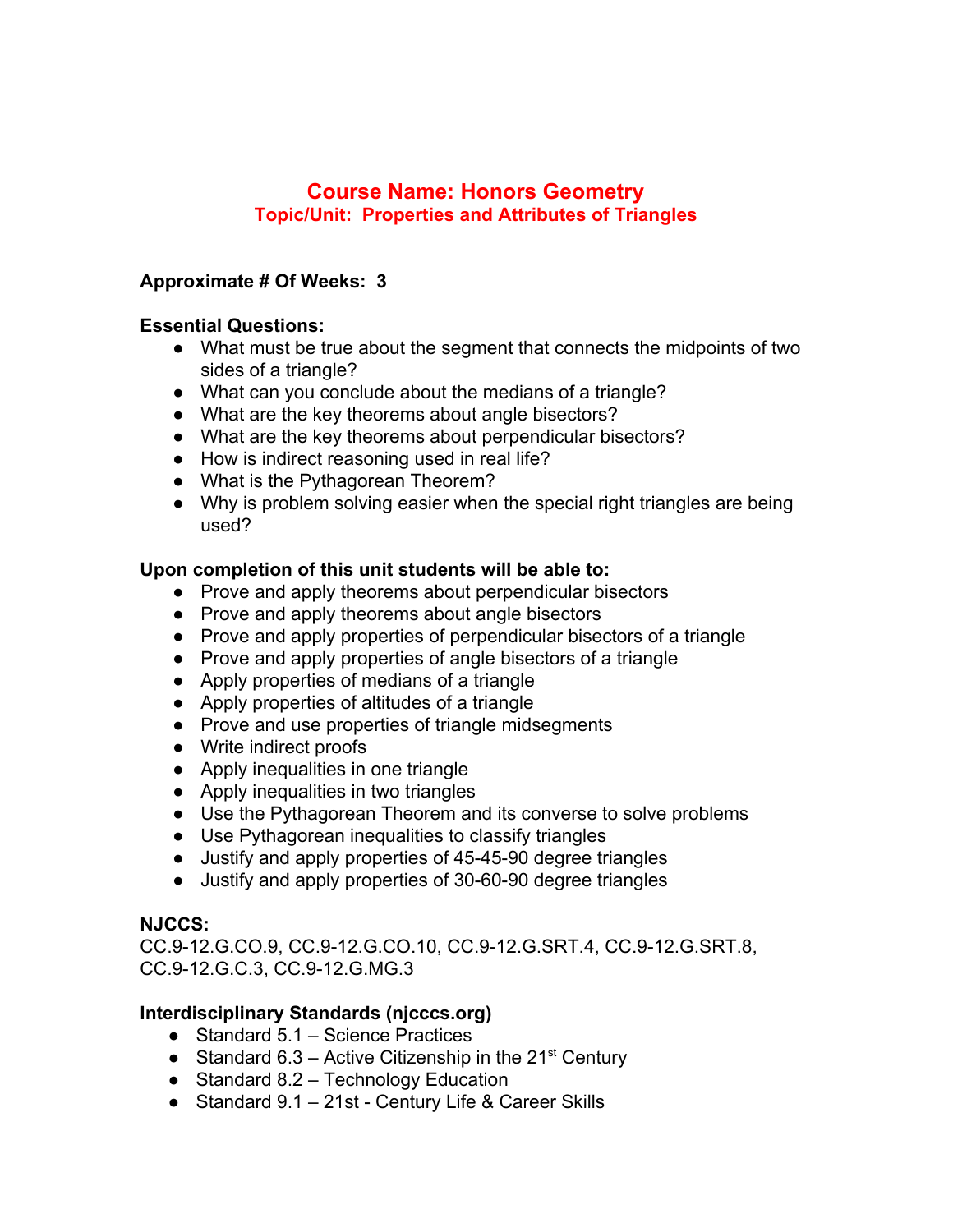## **Activities – include 21 st Century Technologies:**

- SmartBoard powerpoint presentations
- Lecture and class discussion
- Patty Paper Exercise Perpendicular and Angle Bisectors
- Patty Paper Exercise Circumcenter and Incenter of a Triangle
- Construction Centroid and Orthocenter of a Triangle
- Construction Midsegment of a Triangle
- Technology Lab Special Points in Triangles (use geometry software and special points in triangles to explore Euler's line)
- Connecting Geometry to Algebra Solving Compound Inequalities (apply algebra skills to solving compound inequalities)
- Connecting Geometry to Algebra Simplest Radical Form (apply algebra skills to simplifying radical expressions)
- Geometry Lab Explore Triangle Inequalities (explore the relationships between side lengths and angle measures in a triangle)
- Geometry Lab Hands-on Proof of the Pythagorean Theorem (use area to justify the Pythagorean Theorem)
- Geometry Lab Graph Irrational Numbers (graph irrational numbers on a number line)
- Online quizzes from textbook website
- Online videos from textbook website
- Geogebra (online tool)
- Google Classroom tools (Questions and assessments)
- Khan academy
- Kahoot (online quizzes)
- Quizlet (online quizzes)

## **Enrichment Activities**:

- Practice C Worksheets (Holt McDougal)
- Challenge Worksheets (Holt McDougal)
- Problem Solving Worksheets (Holt McDougal)
- Construction of all points of intersection of various lines within a triangle.

## **Methods of Assessments/Evaluation:**

- Exit Tickets
- Assessment Chart (Scales)
- Quizzes
- Test
- Google Classroom
- Lesson Checks
- Projects
- Verbal Assessment
- Open ended questions
- Classwork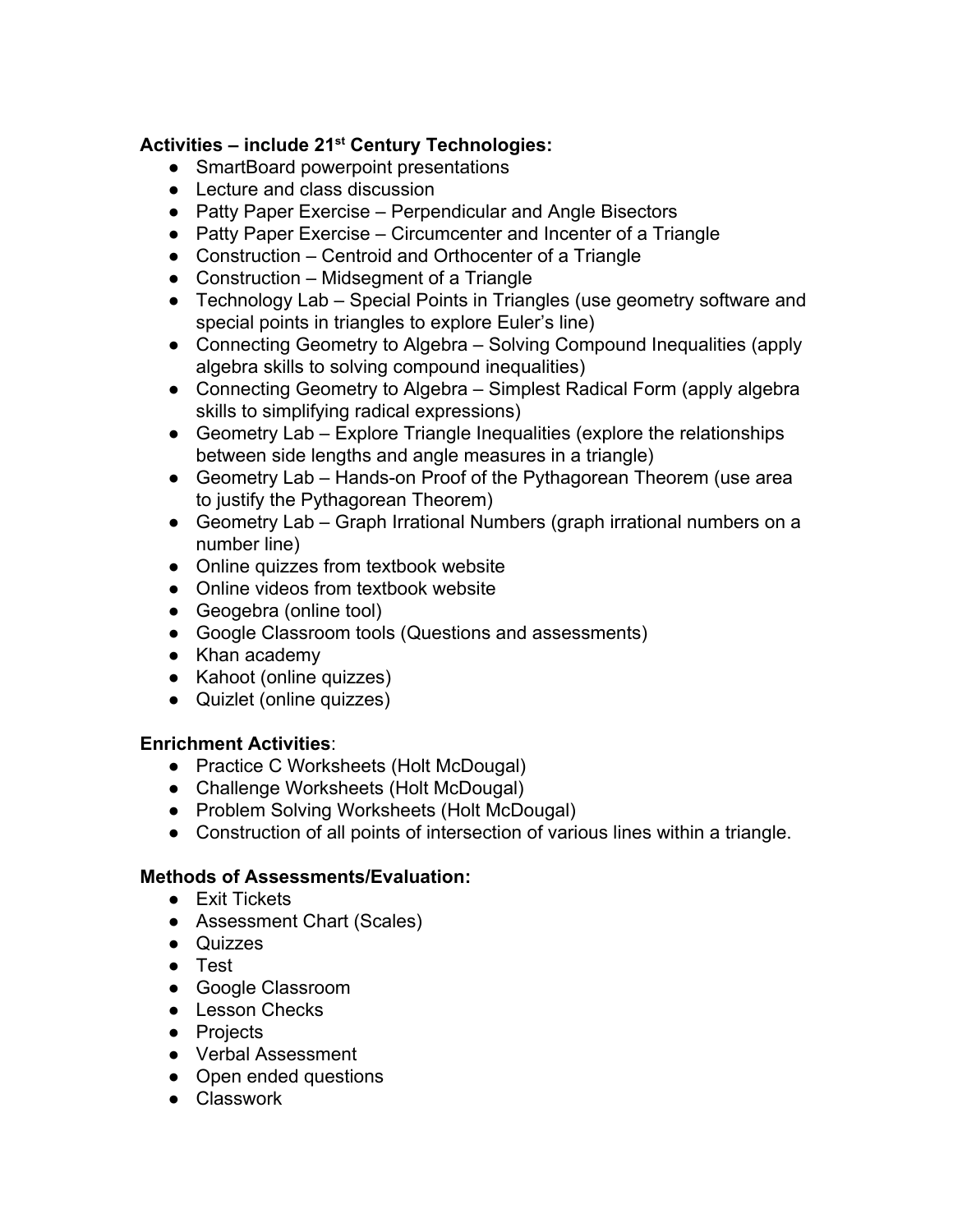- Homework
- Check it out problems (during lectures)
- Think-pair-share
- Turn and Talk
- Whiteboards
- Observation (Teacher/small/whole group)
- Error Analysis
- Textbook Activity Segments in Triangles (assess students' ability to apply concepts and skills in a real-world format)
- Textbook Activity Relationships in Triangles (assess students' ability to apply concepts and skills in a real-world format)

#### **Resources/Including Online Resources**

- Online Textbook Information: my.hrw.com
- Teacher Webpage
- Google Classroom
- Geometry Textbook
- Geogebra
- Khan Academy

# **Learning Goals Scale:**

- **4** Student will be able to understand and use the properties of the special right triangles to solve problems.
- **3** Student will be able to use the pythagorean theorem and apply it to real world situations.
- **2** Student will be able to apply properties of the different points of intersection within triangles.
- **1** Student will be able to identify the different points of intersection within triangles.

## **Course Name: Honors Geometry Topic/Unit: Polygons and Quadrilaterals**

#### **Approximate # Of Weeks: 2.5**

#### **Essential Questions:**

- What can you conclude about the sides and angles of a parallelogram?
- What can you conclude about the diagonals of a parallelogram?
- What criteria can you use to prove that a quadrilateral is a parallelogram?
- What are the properties of rectangles and rhombuses?

#### **Upon completion of this unit students will be able to:**

• Classify polygons based on their sides and angles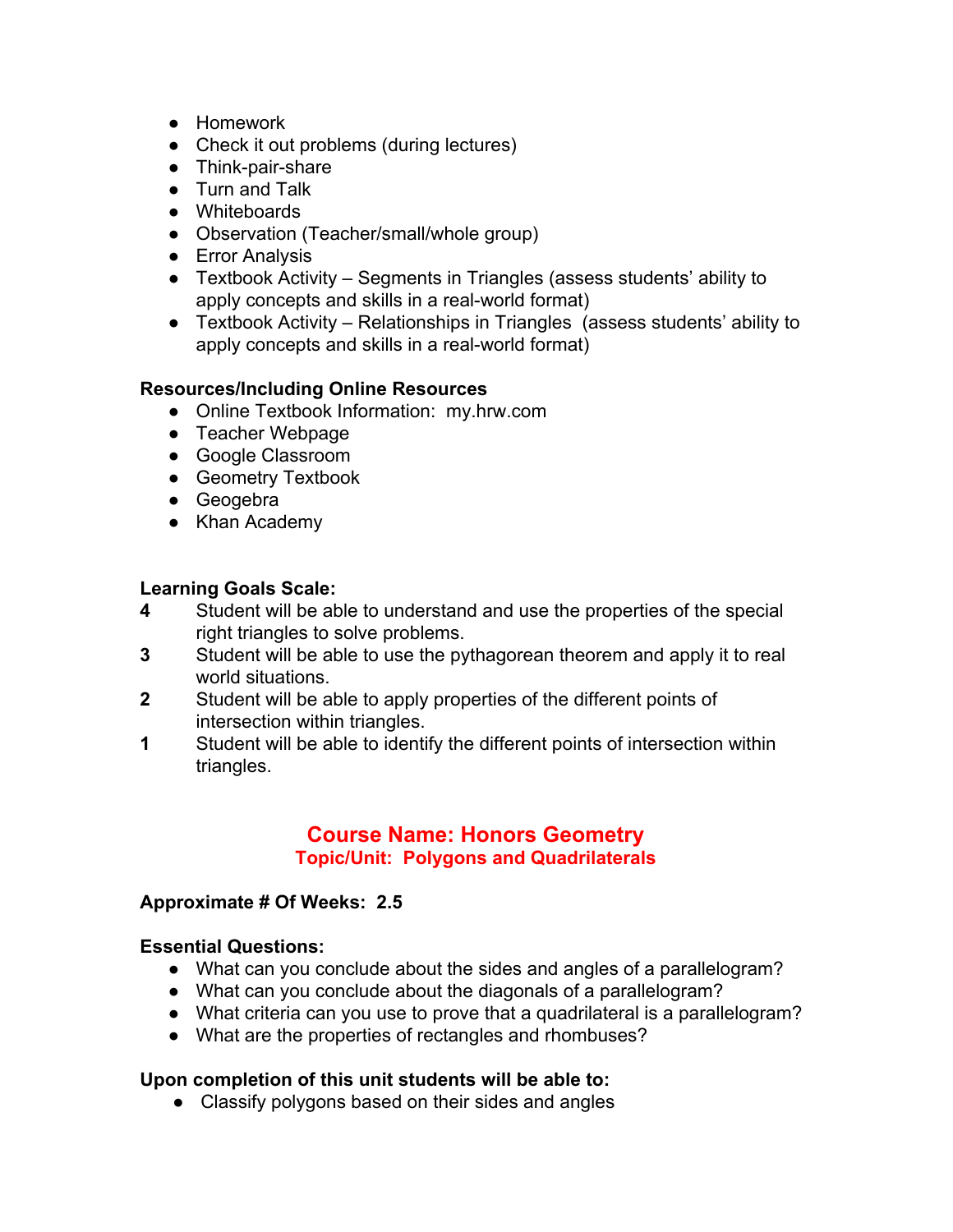- Find and use the measures of interior and exterior angles of polygons
- Prove and apply properties of parallelograms
- Use properties of parallelograms to solve problems
- Prove that a given quadrilateral is a parallelogram
- Prove and apply properties of rectangles, rhombuses, and squares
- Use proportions of rectangles, rhombuses, and squares to solve problems
- Prove that a given quadrilateral is a rectangle, rhombus, or square
- Use properties of kites to solve problems
- Use properties of trapezoids to solve problems

## **NJCCS:**

CC.9-12.G.CO.11, CC.9-12.G.CO.13, CC.9-12.G.GPE.5, CC.9-12.G.MG.3

## **Interdisciplinary Standards (njcccs.org)**

- Standard 5.1 Science Practices
- Standard 6.3 Active Citizenship in the  $21^{st}$  Century
- Standard 8.2 Technology Education
- Standard 9.1 21st Century Life & Career Skills

## **Activities – include 21 st Century Technologies:**

- SmartBoard powerpoint presentations
- Lecture and class discussion
- Geometry Lab Construct Regular Polygons (use a compass and straightedge to construct regular polygons)
- Geometry Lab Explore Properties of Parallelograms (explore properties of parallelograms)
- Connecting Geometry to Algebra Relations and Functions (apply the polygon formulas to identify relations, functions, domain, and range)
- Construction Rhombus and Kite (using compass and straightedge)
- Technology Lab Predict conditions for Special Parallelograms (use geometry software to predict the conditions for rectangles, rhombuses, and squares)
- Technology Lab Explore Isosceles Trapezoids (use geometry software to investigate the properties and conditions of an isosceles trapezoid)
- Real-World Connections Handmade Tiles/The Millennium Force Roller Coaster (choose appropriate problem-solving strategies and use them to solve real-world problems)
- Online quizzes from textbook website
- Online videos from textbook website
- Geogebra (online tool)
- Google Classroom tools (Questions and assessments)
- Khan academy
- Kahoot (online quizzes)
- Quizlet (online quizzes)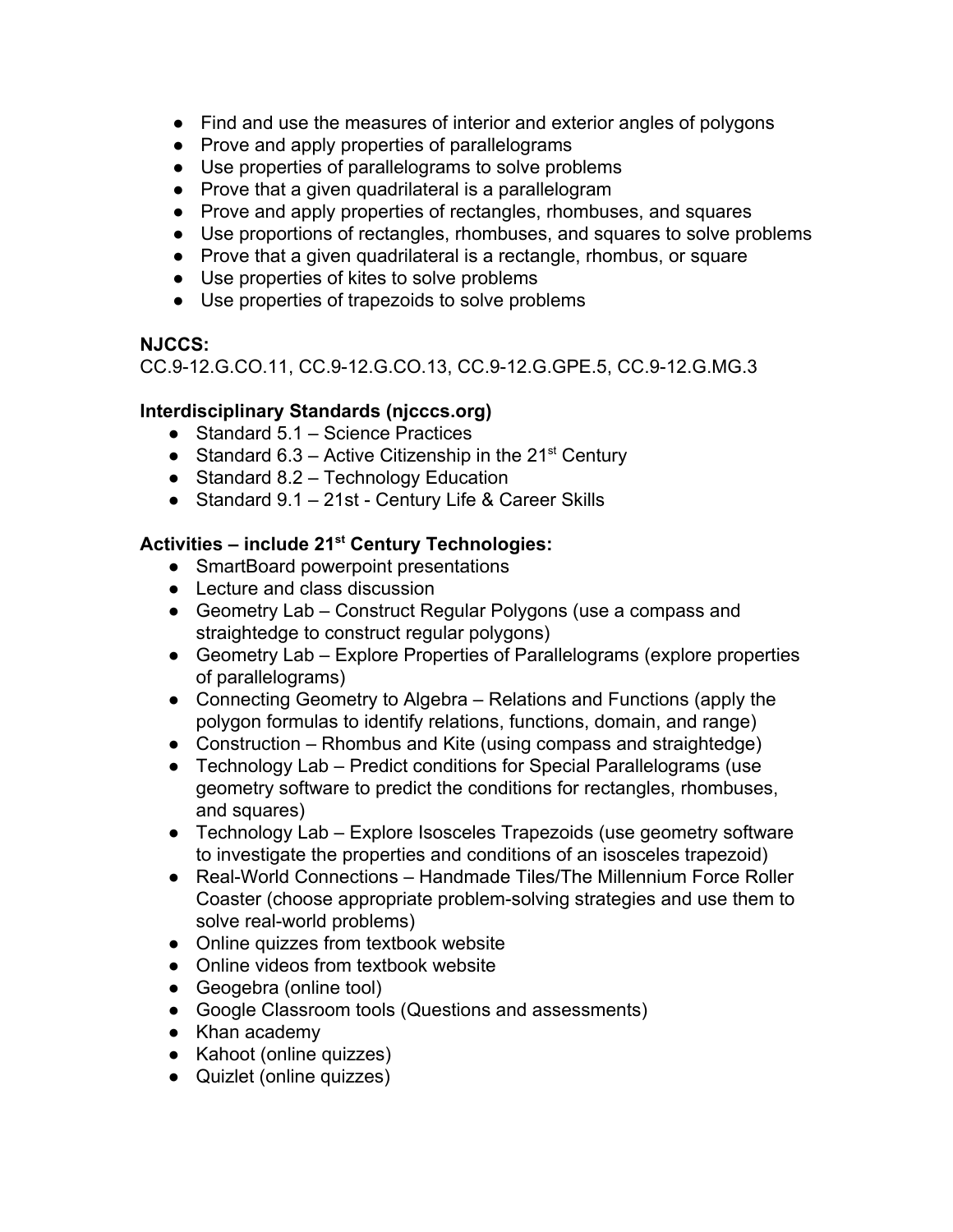#### **Enrichment Activities**:

- Practice C Worksheets (Holt McDougal)
- Challenge Worksheets (Holt McDougal)
- Problem Solving Worksheets (Holt McDougal)

#### **Methods of Assessments/Evaluation:**

- Exit Tickets
- Assessment Chart (Scales)
- Quizzes
- Test
- Google Classroom
- Lesson Checks
- Projects
- Verbal Assessment
- Open ended questions
- Classwork
- Homework
- Check it out problems (during lectures)
- Think-pair-share
- Turn and Talk
- Whiteboards
- Observation (Teacher/small/whole group)
- Error Analysis
- Textbook Activity Polygons and Parallelograms (assess students' ability to apply concepts and skills in a real-world format)
- Textbook Activity Other Special Quadrilaterals (assess students' ability to apply concepts and skills in a real-world format)

#### **Resources/Including Online Resources**

- Online Textbook Information: my.hrw.com
- Teacher Webpage
- Google Classroom
- **•** Geometry Textbook
- Geogebra
- Khan Academy

- **4** Student will be able to prove that a given quadrilateral is a rectangle, rhombus or square.
- **3** Student will be able to prove and apply properties of special polygons and quadrilaterals.
- **2** Student will be able to use properties of special polygons and quadrilaterals to solve problems.
- **1** Student will be able to classify polygons based on their sides and angles.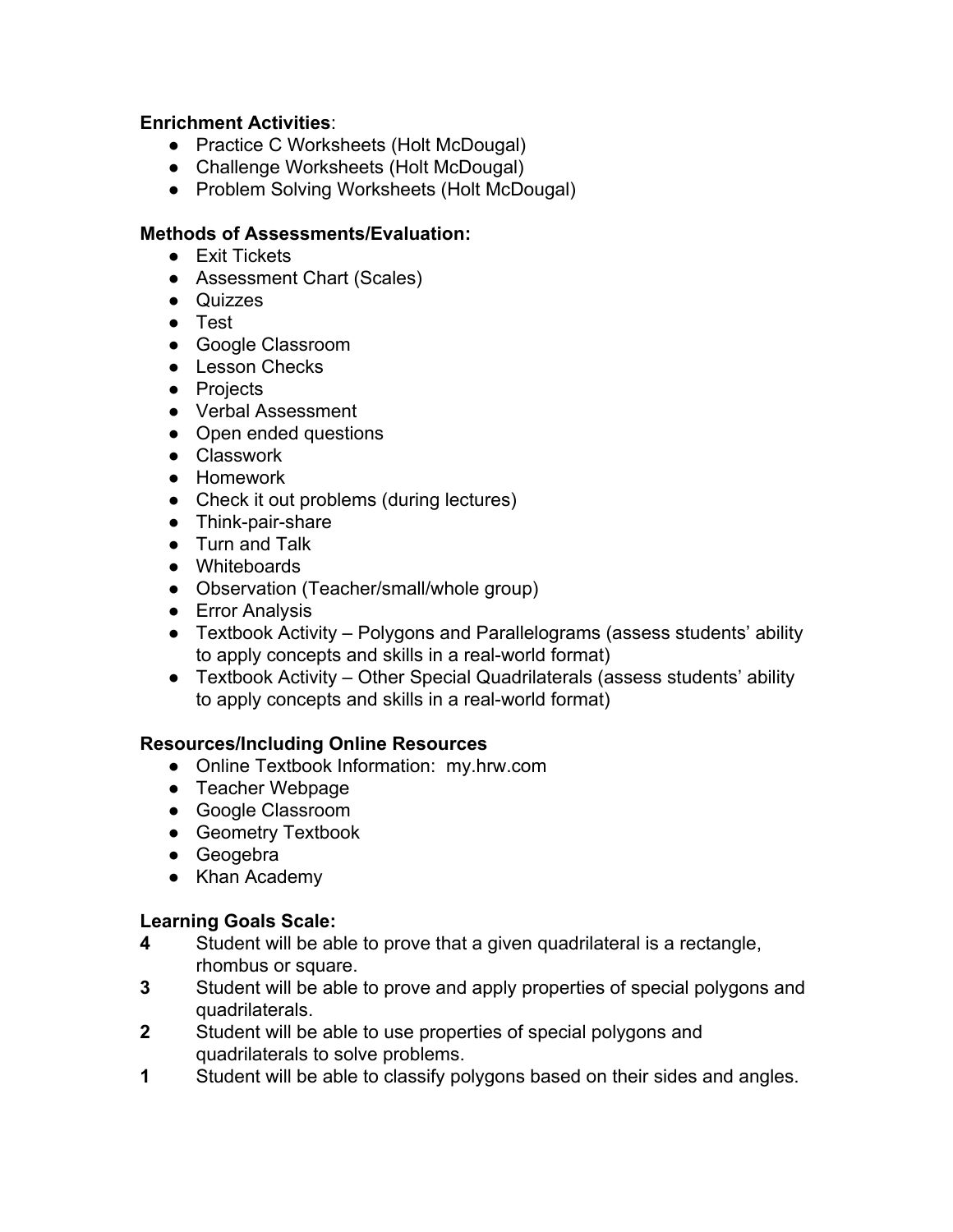## **Course Name: Honors Geometry Topic/Unit: Similarity**

## **Approximate # Of Weeks: 3**

#### **Essential Questions:**

- What does it mean for two figures to be similar?
- What can you conclude about similar triangles and how can you prove triangles are similar?
- How can you use similar triangles to solve problems?
- How does a line that is parallel to one side of a triangle divide the two sides that it intersects?
- What are the key properties of dilations?

#### **Upon completion of this unit students will be able to:**

- Identify similar polygons
- Apply properties of similar polygons to solve problems
- Draw and describe similarity transformations in the coordinate plane
- Use properties of similarity transformations to determine whether polygons are similar and to prove circles similar
- Prove certain triangles are similar by using AA, SSS, and SAS
- Use triangle similarity to solve problems
- Use properties of similar triangles to find segment lengths
- Apply proportionality and triangle angle bisector theorems
- Use ratios to make indirect measurements
- Use scale drawings to solve problems
- Apply similarity properties in the coordinate plane
- Use coordinate proof to prove figures similar
- Identify and draw dilations

#### **NJCCS:**

CC.9-12.G.SRT.1, CC.9-12.G.SRT.2, CC.9-12.G.SRT.3, CC.9-12.G.SRT.4, CC.9-12.G.SRT.5, CC.9-12.G.CO.2, CC.9-12.G.MG.3

#### **Interdisciplinary Standards (njcccs.org)**

- Standard 5.1 Science Practices
- Standard 6.3 Active Citizenship in the  $21<sup>st</sup>$  Century
- Standard 8.2 Technology Education
- Standard 9.1 21st Century Life & Career Skills

## **Activities – include 21 st Century Technologies:**

- SmartBoard powerpoint presentations
- Lecture and class discussion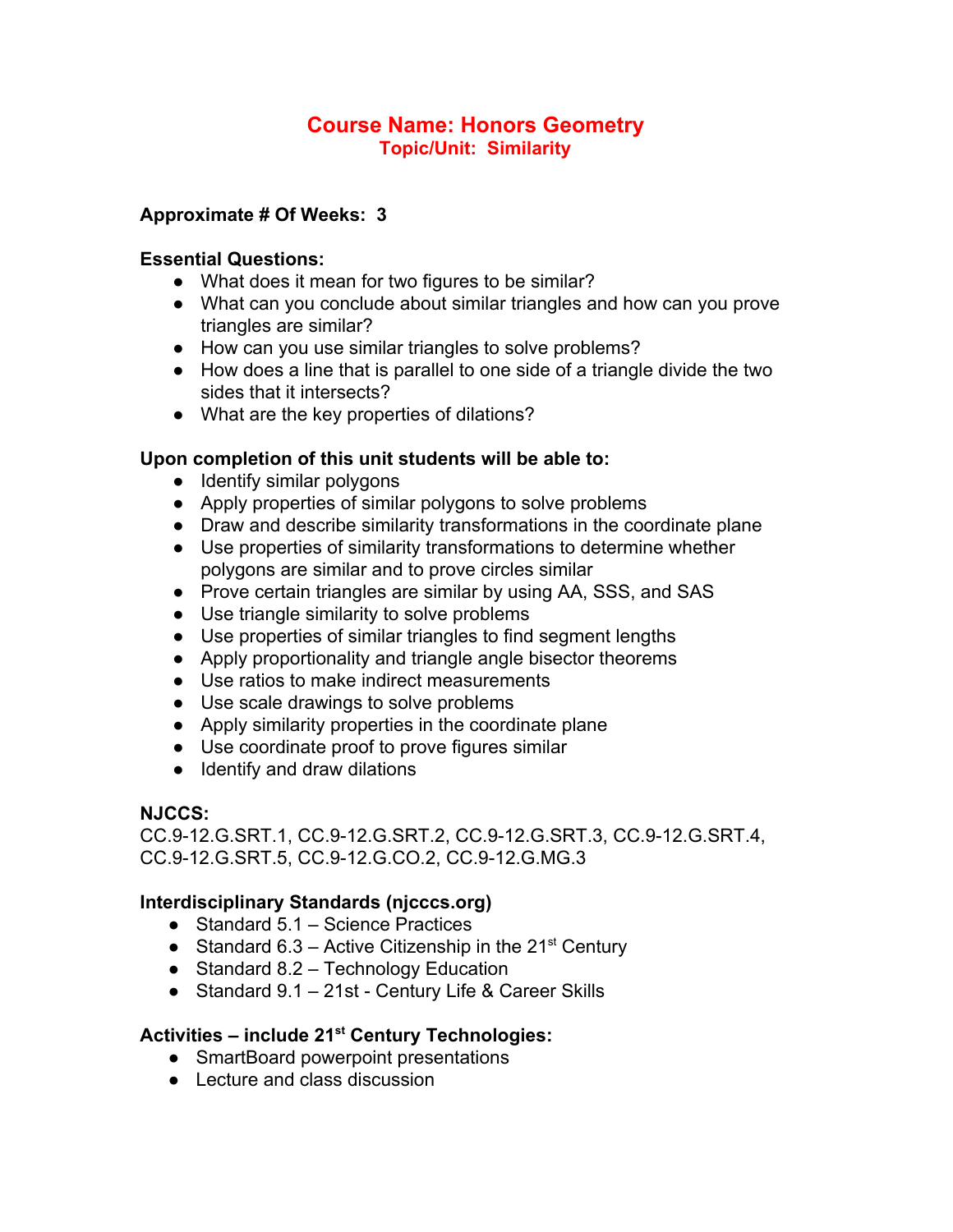- Technology Lab Predict Triangle Similarity Relationships (use geometry software to find ways to determine that triangles are similar)
- Technology Lab Investigate Angle Bisectors of a Triangle (use geometry software to explore the relationship between the two segments into which an angle bisector divides the opposite side of a triangle)
- Technology Lab Dilations on a Graphing Calculator (use matrices to perform dilations with scale factor)
- Connecting Geometry to Algebra Direct Variation (determine whether there is a direct variation between scale factor and perimeter)
- Construction Triangle Proportionality Theorem
- Construction Dilate a Figure by a Scale Factor of 2
- Online quizzes from textbook website
- Online videos from textbook website
- Geogebra (online tool)
- Google Classroom tools (Questions and assessments)
- Khan academy
- Kahoot (online quizzes)
- Quizlet (online quizzes)

## **Enrichment Activities:**

- Practice C Worksheets (Holt McDougal)
- Challenge Worksheets (Holt McDougal)
- Problem Solving Worksheets (Holt McDougal)
- Extension Proving the Pythagorean Theorem (prove the Pythagorean Theorem using similar triangles)
- Extension Segment Partition (divide a directed line segment into partitions)

## **Methods of Assessments/Evaluation:**

- Exit Tickets
- Assessment Chart (Scales)
- Quizzes
- Test
- Google Classroom
- Lesson Checks
- Projects
- Verbal Assessment
- Open ended questions
- Classwork
- Homework
- Check it out problems (during lectures)
- Think-pair-share
- Turn and Talk
- Whiteboards
- Observation (Teacher/small/whole group)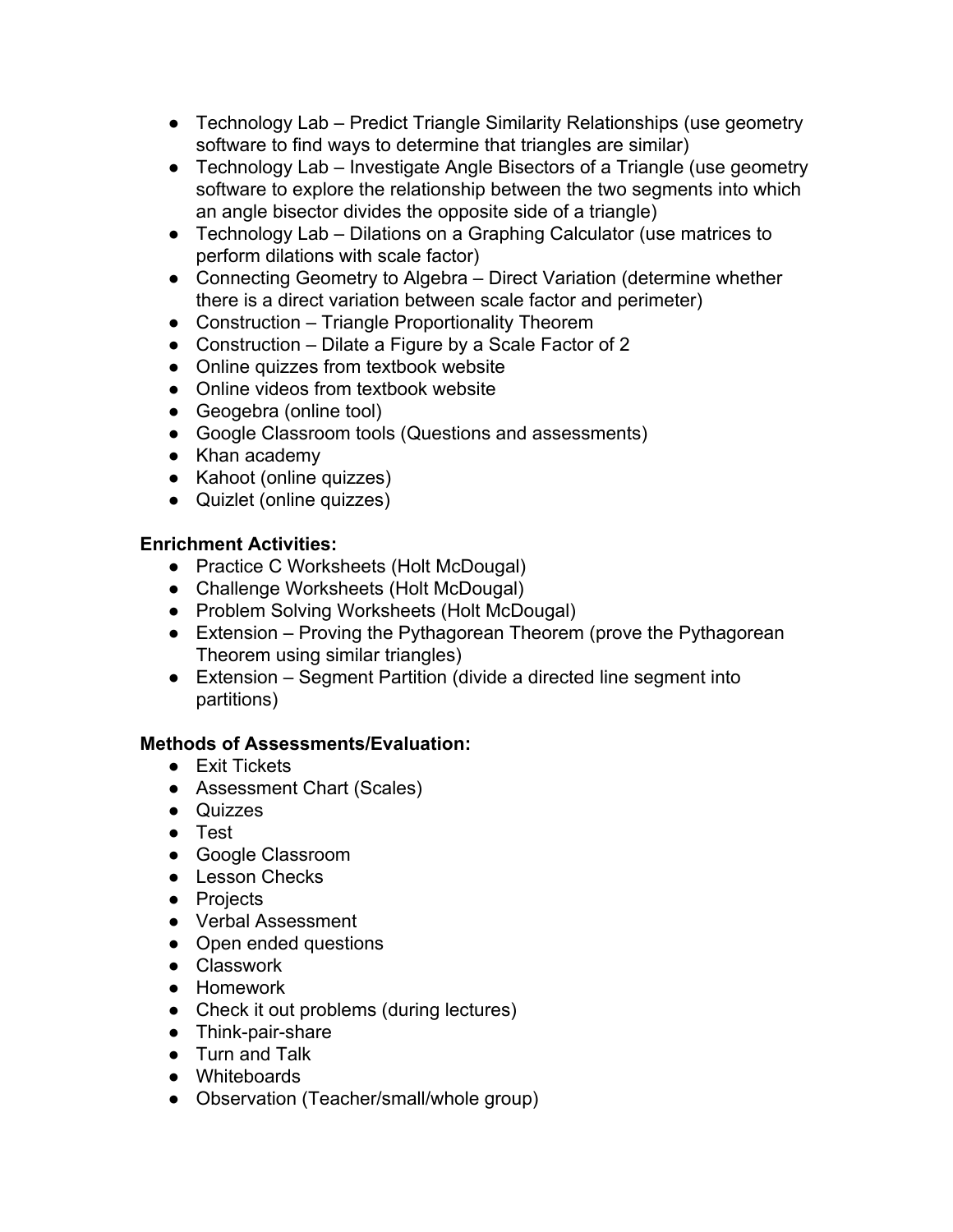- Error Analysis
- Textbook Activity Similarity Relationships (assess students' ability to apply concepts and skills in a real-world format)
- Textbook Activity Applying Similarity (assess students' ability to apply concepts and skills in a real-world format)

#### **Resources/Including Online Resources**

- Online Textbook Information: my.hrw.com
- Teacher Webpage
- Google Classroom
- Geometry Textbook
- Geogebra
- Khan Academy

# **Learning Goals Scale:**

- **4** Student will be able to use properties of similar triangles to prove them congruent using AA, SSS, and SAS.
- **3** Student will be able to use triangle similarity to solve problems.
- **2** Student will be able to identify and draw dilations.
- **1** Student will be able to identify similar polygons.

## **Course Name: Honors Geometry Topic/Unit: Right Triangle and Trigonometry**

## **Approximate # Of Weeks: 3**

#### **Essential Questions:**

- How do you find the tangent ratio for an acute angle of a right triangle?
- How do you find the sine and cosine ratios for an acute angle of a right triangle?
- What can you say about the side lengths and the trigonometric ratios associated with special right triangles?
- How do you find an unknown angle measure in a right triangle?
- How are vectors useful?

#### **Upon completion of this unit students will be able to:**

- Use geometric means to find segment lengths in right triangles
- Apply similarity relationships in right triangles to solve problems
- Find the sine, cosine, and tangent of an acute angle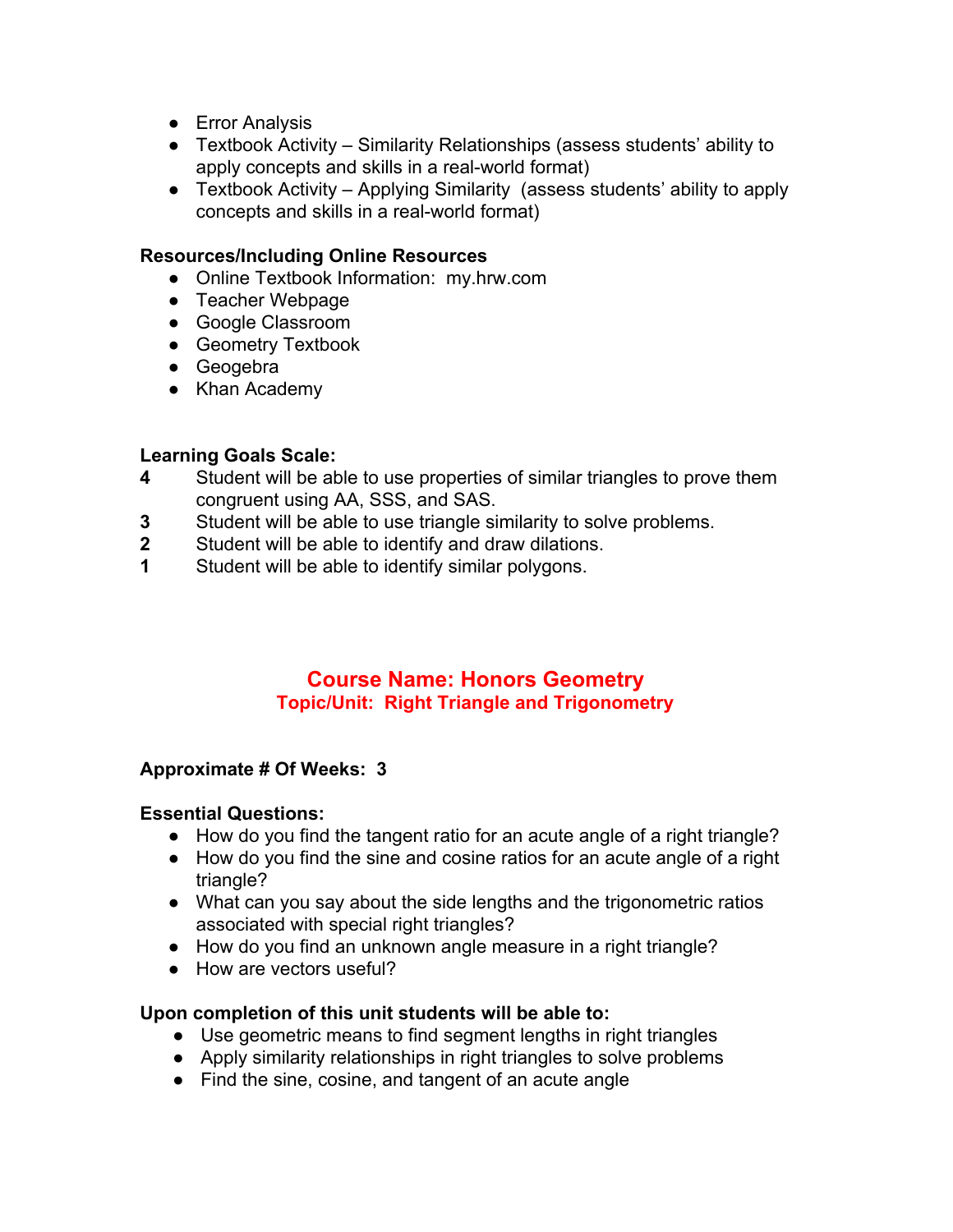- Use trigonometric ratios to find side lengths in right triangles and to solve real-world problems
- Use trigonometric ratios to find angle measures in right triangles and to solve real-world problems
- Solve problems involving angles of elevation and angles of depression
- Find the magnitude and direction of a vector
- Use vectors and vector addition to solve real-world problems

## **NJCCS:**

CC.9-12.G.SRT.6, CC.9-12.G.SRT.7, CC.9-12.G.SRT.8, CC.9-12.G.SRT.10, CC.9-12.G.SRT.11

## **Interdisciplinary Standards (njcccs.org)**

- Standard 5.1 Science Practices
- Standard 6.3 Active Citizenship in the  $21^{st}$  Century
- Standard 8.2 Technology Education
- Standard 9.1 21st Century Life & Career Skills

## **Activities – include 21 st Century Technologies:**

- SmartBoard powerpoint presentations
- Lecture and class discussion
- Technology Lab Explore Trigonometric Ratios (use geometry software to explore trigonometric ratios in right triangles)
- Connecting Geometry to Algebra Inverse Functions (apply properties of inverses to trigonometric functions)
- Geometry Lab Indirect Measurement Using Trigonometry (make a clinometer and use trigonometry to measure objects indirectly)
- Real World Connections The John Hancock Center/Ernest Hemingway's Birthplace (choose appropriate problem-solving strategies and use them to solve real-world problems)
- Online quizzes from textbook website
- Online videos from textbook website
- Geogebra (online tool)
- Google Classroom tools (Questions and assessments)
- Khan academy
- Kahoot (online quizzes)
- Quizlet (online quizzes)

## **Enrichment Activities**:

- Practice C Worksheets (Holt McDougal)
- Challenge Worksheets (Holt McDougal)
- Problem Solving Worksheets (Holt McDougal)
- Extension Trigonometric Ratios and Complementary Angles (use the relationship between the sine and cosine of complementary angles)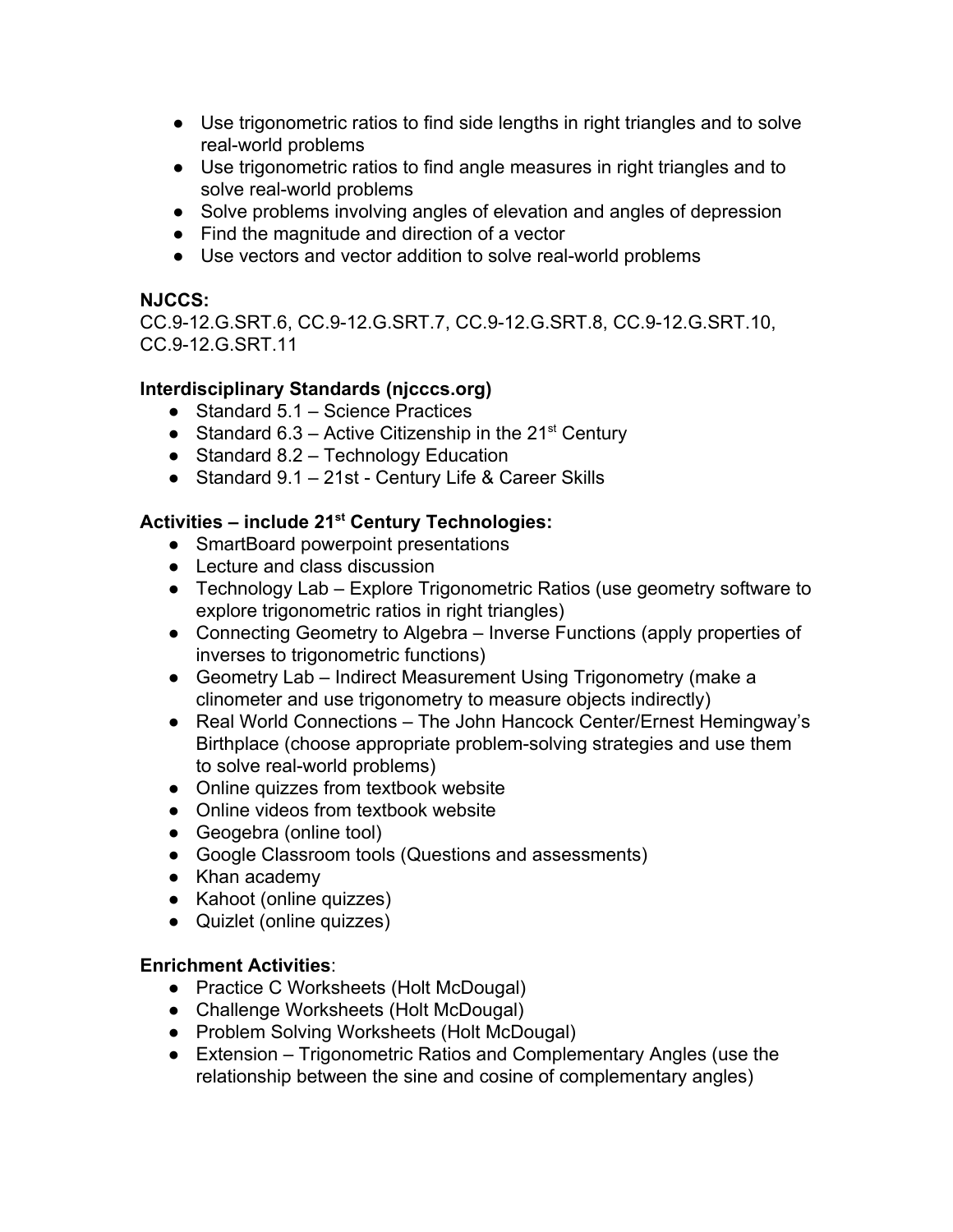• Extension – Trigonometry and the Unit Circle (define trigonometric ratios for angle measures greater than or equal to 90 degrees)

#### **Methods of Assessments/Evaluation:**

- Exit Tickets
- Assessment Chart (Scales)
- Quizzes
- Test
- Google Classroom
- Lesson Checks
- Projects
- Verbal Assessment
- Open ended questions
- Classwork
- Homework
- Check it out problems (during lectures)
- Think-pair-share
- Turn and Talk
- Whiteboards
- Observation (Teacher/small/whole group)
- Error Analysis
- Textbook Activity Trigonometric Ratios (assess students' ability to apply concepts and skills in a real-world format)
- Textbook Activity Applying Trigonometric Ratios (assess students' ability to apply concepts and skills in a real-world format)

#### **Resources/Including Online Resources**

- Online Textbook Information: my.hrw.com
- Teacher Webpage
- Google Classroom
- Geometry Textbook
- Geogebra
- Khan Academy

- **4** Student will be able to solve real world problems involving trigonometric ratios to find angles and sides.
- **3** Student will be able to solve problems involving angles of elevation and depression.
- **2** Student will be able to apply similarity relationships in right triangles to solve problems.
- **1** Student will be able to find the sine, cosine and tangent of an acute angle.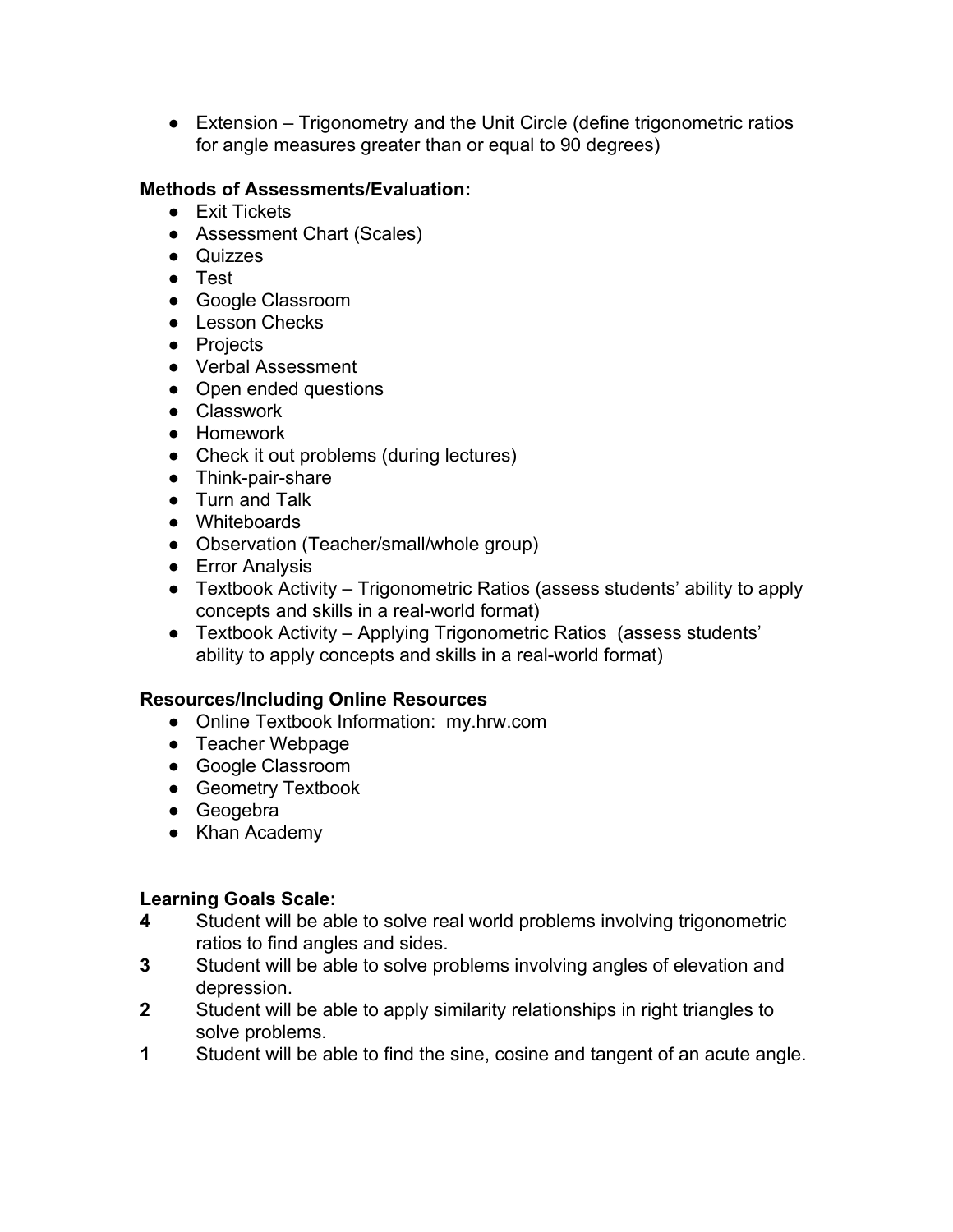## **Course Name: Honors Geometry Topic/Unit: Extending Transformational Geometry**

#### **Approximate # Of Weeks: 2**

#### **Essential Questions:**

- How can you change a figure's position without changing its size and shape?
- How can you change a figure's size without changing its shape?
- How can you represent a transformation in the coordinate plane?
- How do you recognize symmetry in a figure?

#### **Upon completion of this unit students will be able to:**

- Identify and draw reflections
- Identify and draw translations
- Identify and draw rotations
- Apply theorems about isometries
- Identify and draw compositions of transformations, such as glide reflections
- Identify and describe symmetry in geometric figures
- Use transformations to draw tessellations
- Identify regular and semiregular tessellations and figures that will tessellate
- Identify and draw dilations

#### **NJCCS:**

CC.9-12.G.CO.6, CC.9-12.G.CO.5, CC.9-12.G.CO.4, CC.9-12.G.CO.2, CC.9-12.G.CO.3, CC.9-12.G.SRT.1

#### **Interdisciplinary Standards (njcccs.org)**

- Standard 5.1 Science Practices
- Standard 6.3 Active Citizenship in the  $21^{st}$  Century
- $\bullet$  Standard 8.2 Technology Education
- Standard 9.1 21st Century Life & Career Skills

## **Activities – include 21 st Century Technologies:**

- SmartBoard powerpoint presentations
- Lecture and class discussion
- Online quizzes from textbook website
- Online videos from textbook website
- Geogebra (online tool)
- Google Classroom tools (Questions and assessments)
- Khan academy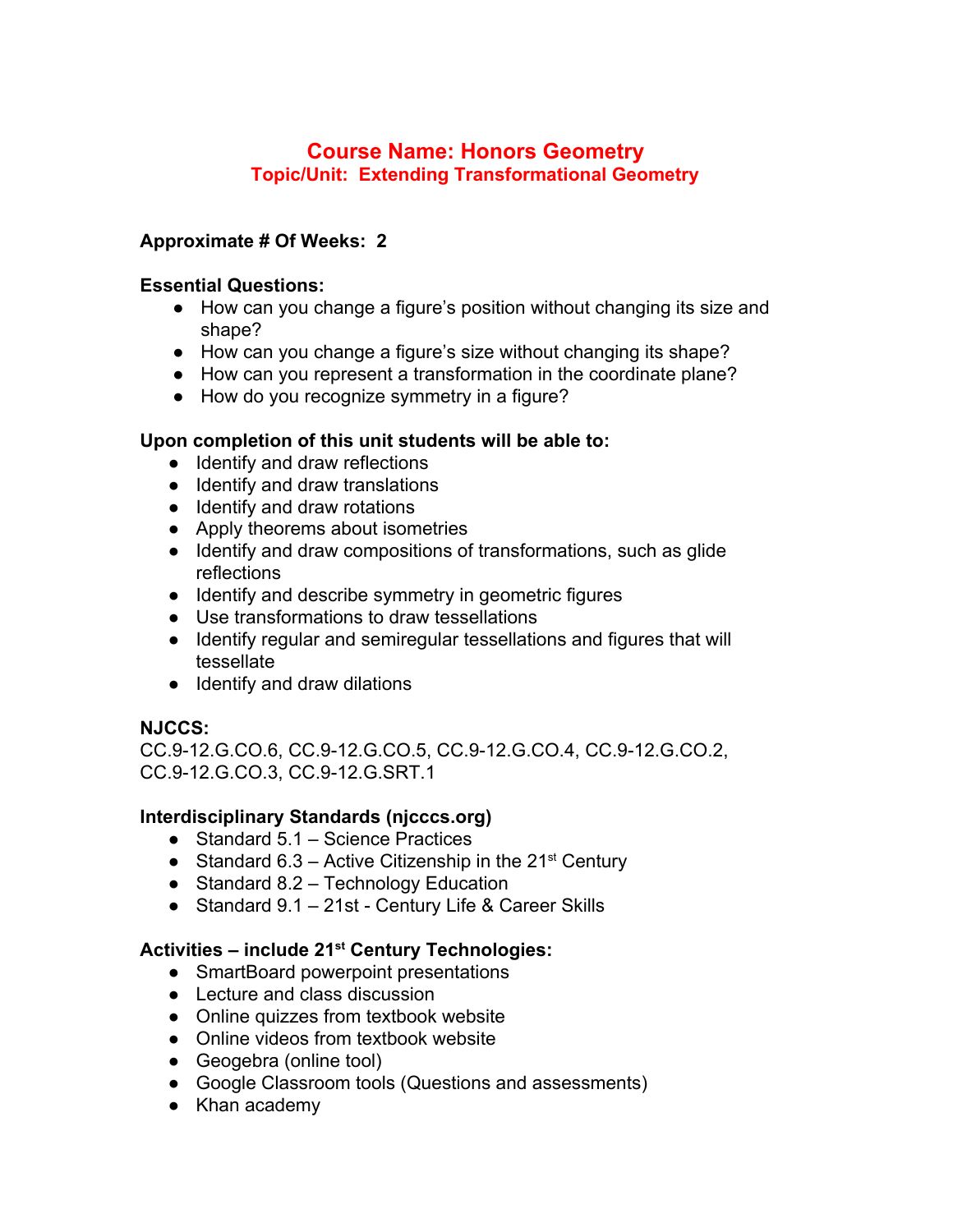- Kahoot (online quizzes)
- Quizlet (online quizzes)

#### **Enrichment Activities**:

- Practice C Worksheets (Holt McDougal)
- Challenge Worksheets (Holt McDougal)
- Problem Solving Worksheets (Holt McDougal
- Transformation Maze

#### **Methods of Assessments/Evaluation:**

- Exit Tickets
- Assessment Chart (Scales)
- Quizzes
- Test
- Google Classroom
- Lesson Checks
- Projects
- Verbal Assessment
- Open ended questions
- Classwork
- Homework
- Check it out problems (during lectures)
- Think-pair-share
- Turn and Talk
- Whiteboards
- Observation (Teacher/small/whole group)
- Error Analysis

#### **Resources/Including Online Resources**

- Online Textbook Information: my.hrw.com
- Teacher Webpage
- Google Classroom
- Geometry Textbook
- Geogebra
- Khan Academy

- **4** Student will be able to draw and interpret multiple transformations.
- **3** Student will be able to draw and interpret symmetry and tessellations.
- **2** Student will be able to identify symmetry and tessellations.
- **1** Student will be able to identify the different transformations.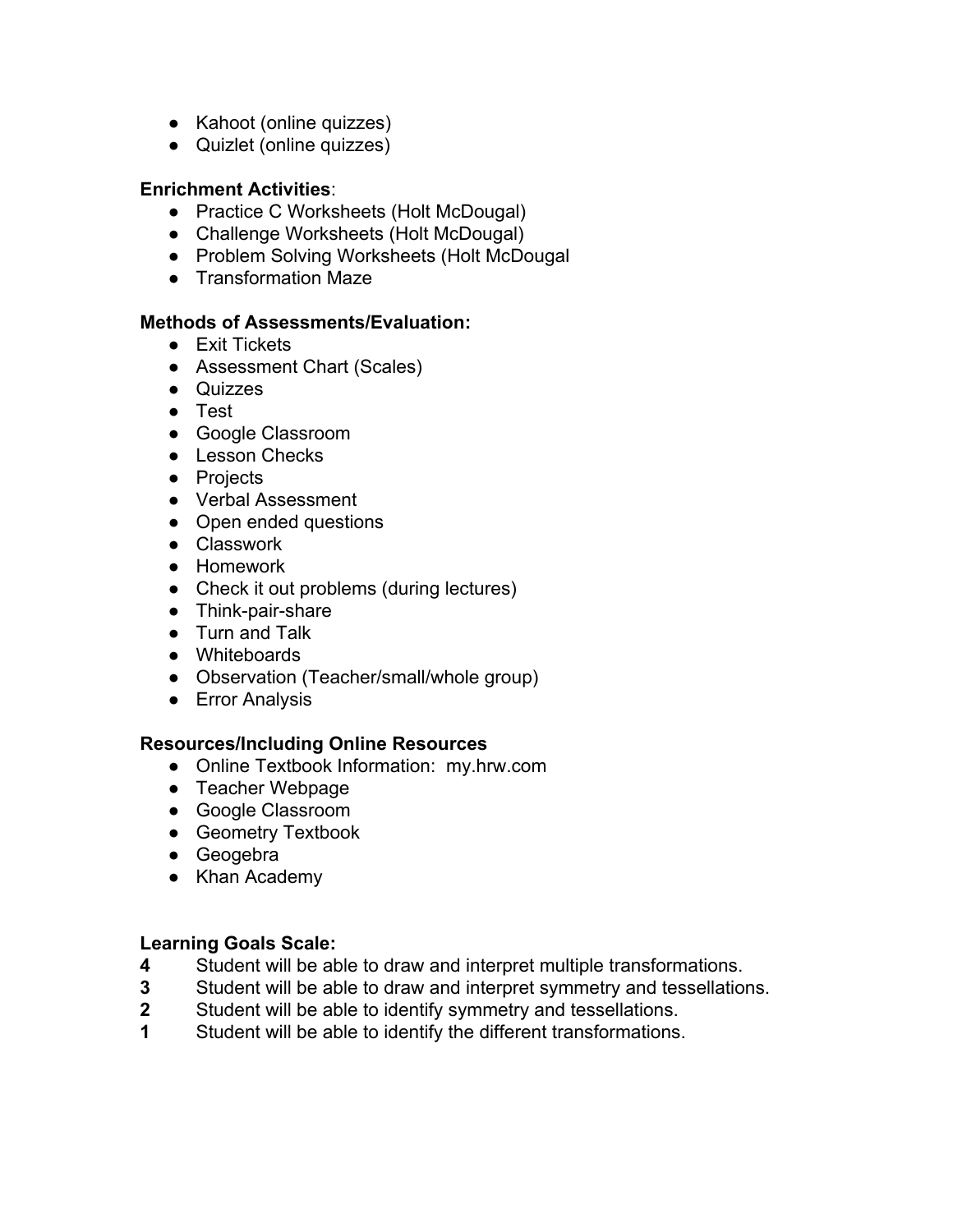## **Course Name: Honors Geometry Topic/Unit: Extending Perimeter, Circumference and Area**

## **Approximate # Of Weeks: 2.5**

#### **Essential Questions:**

- How do you calculate the area of various 2-D shapes?
- How are the perimeter and area of similar figures related?
- How can you use trigonometry to find area?
- How do you calculate geometric probability?

#### **Upon completion of this unit students will be able to:**

- Develop and apply the formulas for the areas of triangles and special quadrilaterals
- Solve problems involving perimeters and areas of triangles and special quadrilaterals
- Develop and apply the formulas for the area and circumference of a circle
- Develop and apply the formula for the area of a regular polygon
- Use the Area Addition Postulate to find the areas of composite figures
- Use composite figures to estimate the areas of irregular shapes
- Find the perimeters and areas of figures in a coordinate plane
- Describe the effect on perimeter and area when one or more dimensions of a figure are changed
- Apply the relationship between perimeter and area in problem solving
- Calculate geometric probabilities
- Use geometric probability to predict results in real-world situations

#### **NJCCS:**

CC.9-12.A.CED.4, CC.9-12.G.GMD.1, CC.9-12.G.SRT.9, CC.9-12.G.GPE.7

## **Interdisciplinary Standards (njcccs.org)**

- Standard 5.1 Science Practices
- Standard 6.3 Active Citizenship in the  $21<sup>st</sup>$  Century
- Standard 8.2 Technology Education
- Standard 9.1 21st Century Life & Career Skills

## **Activities – include 21 st Century Technologies:**

- SmartBoard powerpoint presentations
- Lecture and class discussion
- Connecting Geometry to Algebra Literal Equations (apply geometry skills to solving formulas for a variable)
- Connecting Geometry to Probability Probability (review basic probability concepts in preparations for geometric probability)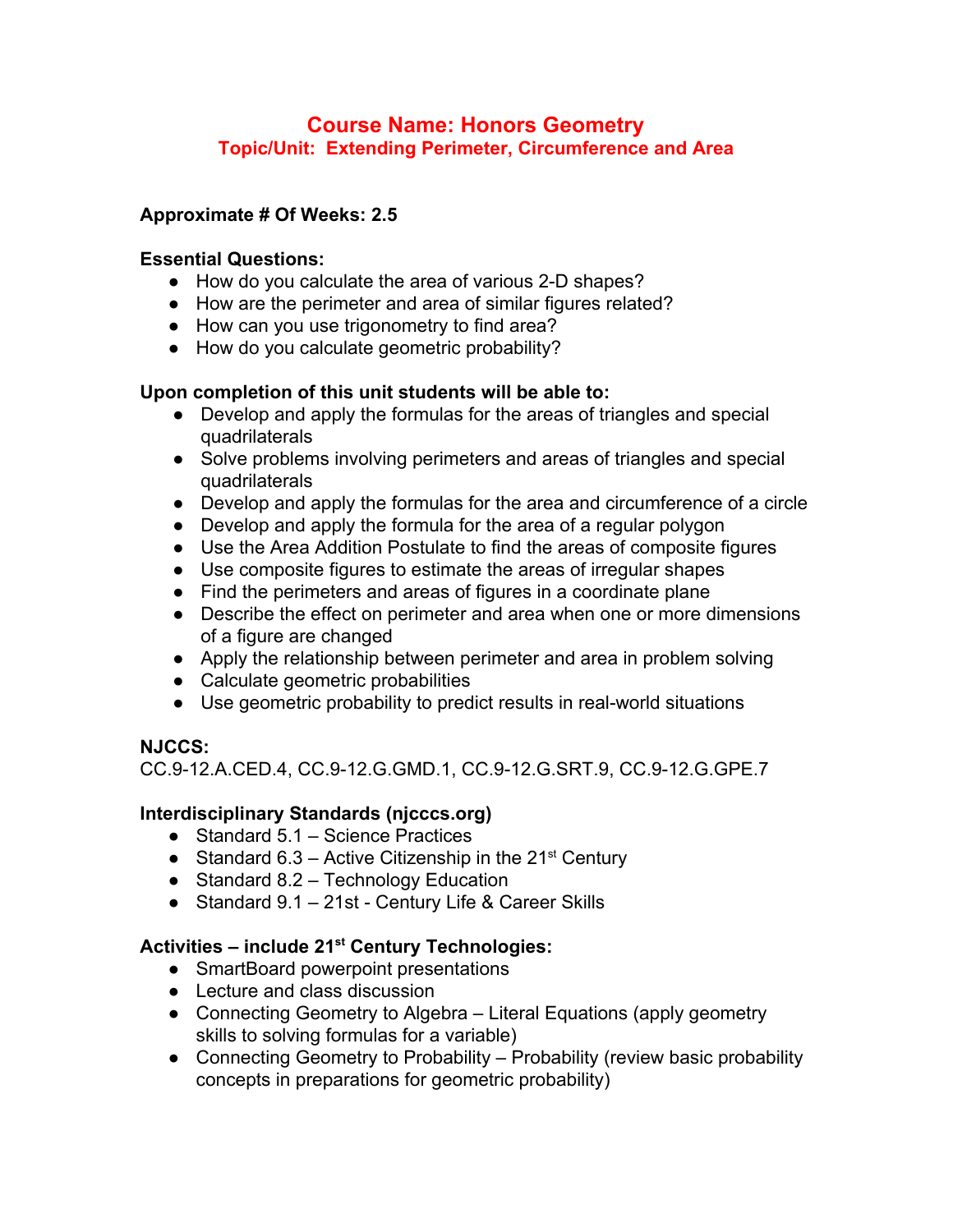- Geometry Lab Develop Pi (use construction and measurement to develop pi)
- Geometry Lab Use Geometric Probability to Estimate Pi
- Online quizzes from textbook website
- Online videos from textbook website
- Geogebra (online tool)
- Google Classroom tools (Questions and assessments)
- Khan academy
- Kahoot (online quizzes)
- Quizlet (online quizzes)

## **Enrichment Activities**:

- Practice C Worksheets (Holt McDougal)
- Challenge Worksheets (Holt McDougal)
- Problem Solving Worksheets (Holt McDougal)
- Connecting Geometry to Trigonometry Triangle Area Formulas (develop and use the formula  $A = \frac{1}{2}ba \, sin\theta$  to find the area of a triangle)

## **Methods of Assessments/Evaluation:**

- Exit Tickets
- Assessment Chart (Scales)
- Quizzes
- Test
- Google Classroom
- Lesson Checks
- Projects
- Verbal Assessment
- Open ended questions
- Classwork
- Homework
- Check it out problems (during lectures)
- Think-pair-share
- Turn and Talk
- Whiteboards
- Observation (Teacher/small/whole group)
- Error Analysis
- Textbook Activity Developing Geometric Formulas (assess students' ability to apply concepts and skills in a real-world format)
- Textbook Activity Applying Geometric Formulas (assess students' ability to apply concepts and skills in a real-world format)

## **Resources/Including Online Resources**

- Online Textbook Information: my.hrw.com
- Teacher Webpage
- Google Classroom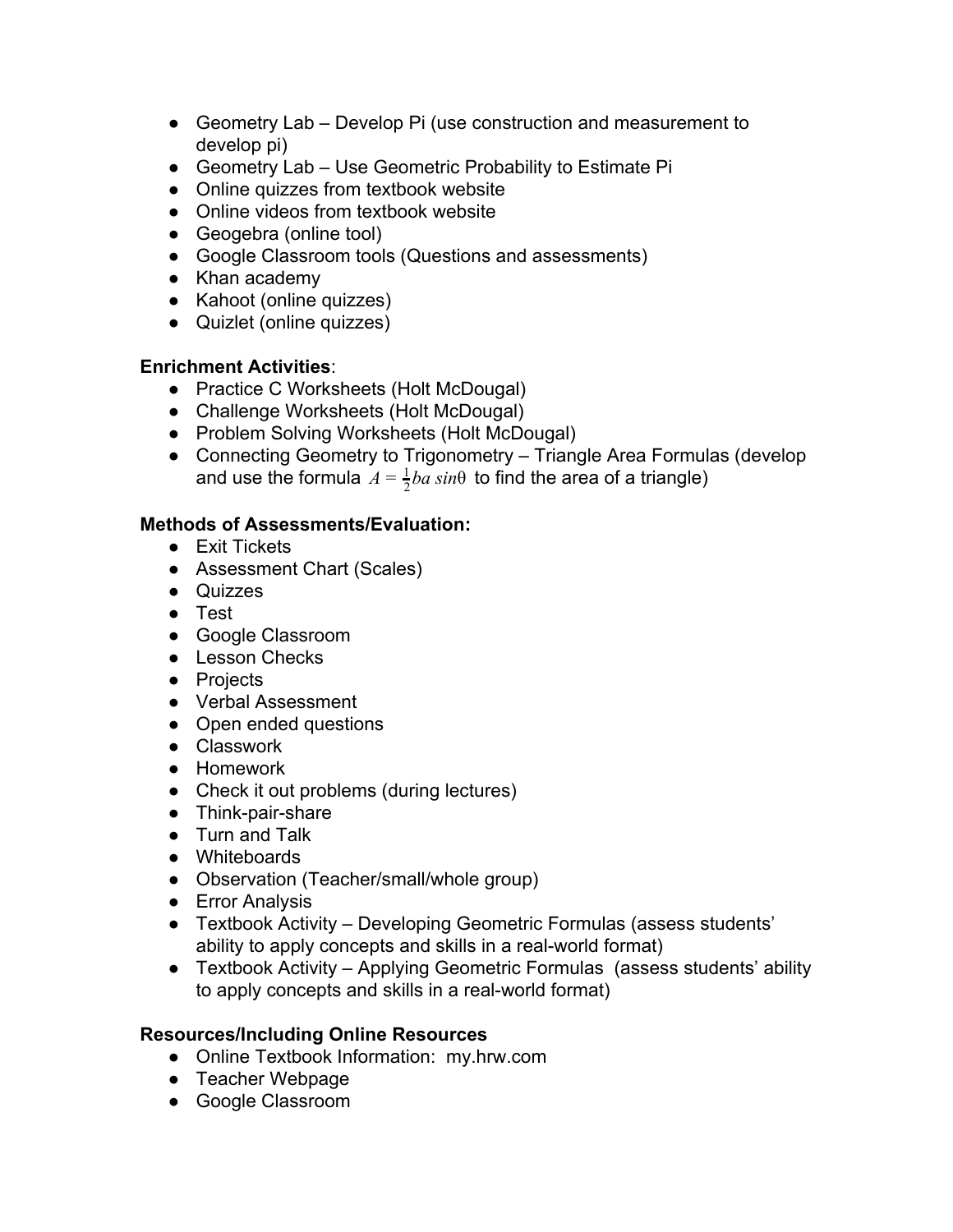- Geometry Textbook
- Geogebra
- Khan Academy

# **Learning Goals Scale:**

- **4** Student will be able to apply the relationship between perimeter and area in problem solving.
- **3** Student will be able to describe the effect on perimeter and area when dimensions are changed.
- **2** Student will be able to develop the formulas for perimeter and area of regular shapes.
- **1** Student will be able to apply the formulas for perimeter and area of regular shapes.

## **Course Name: Honors Geometry Topic/Unit: Three Dimensional Figures and Volume**

## **Approximate # Of Weeks: 2**

## **Essential Questions:**

- How do you calculate the volume of a prism or cylinder?
- How do you calculate the volume of a pyramid?
- How do you calculate the volume of a cone?
- How do you calculate the volume of a sphere?

## **Upon completion of this unit students will be able to:**

- Classify three-dimensional figures according to their properties
- Use nets and cross sections to analyze three-dimensional figures
- Learn and apply the formula for the volume of a prism
- Learn and apply the formula for the volume of a cylinder
- Learn and apply the formula for the volume of a pyramid
- Learn and apply the formula for the volume of a cone
- Learn and apply the formula for the volume of a sphere
- Learn and apply the formula for the surface area of a sphere

## **NJCCS:**

CC.9-12.G.GMD.1, CC.9-12.G.GMD.3, CC.9-12.G.GMD.4, CC.9-12.G.MG.1, CC.9-12.G.MG.2, CC.9-12.G.MG.3

## **Interdisciplinary Standards (njcccs.org)**

- Standard 5.1 Science Practices
- Standard 6.3 Active Citizenship in the  $21^{st}$  Century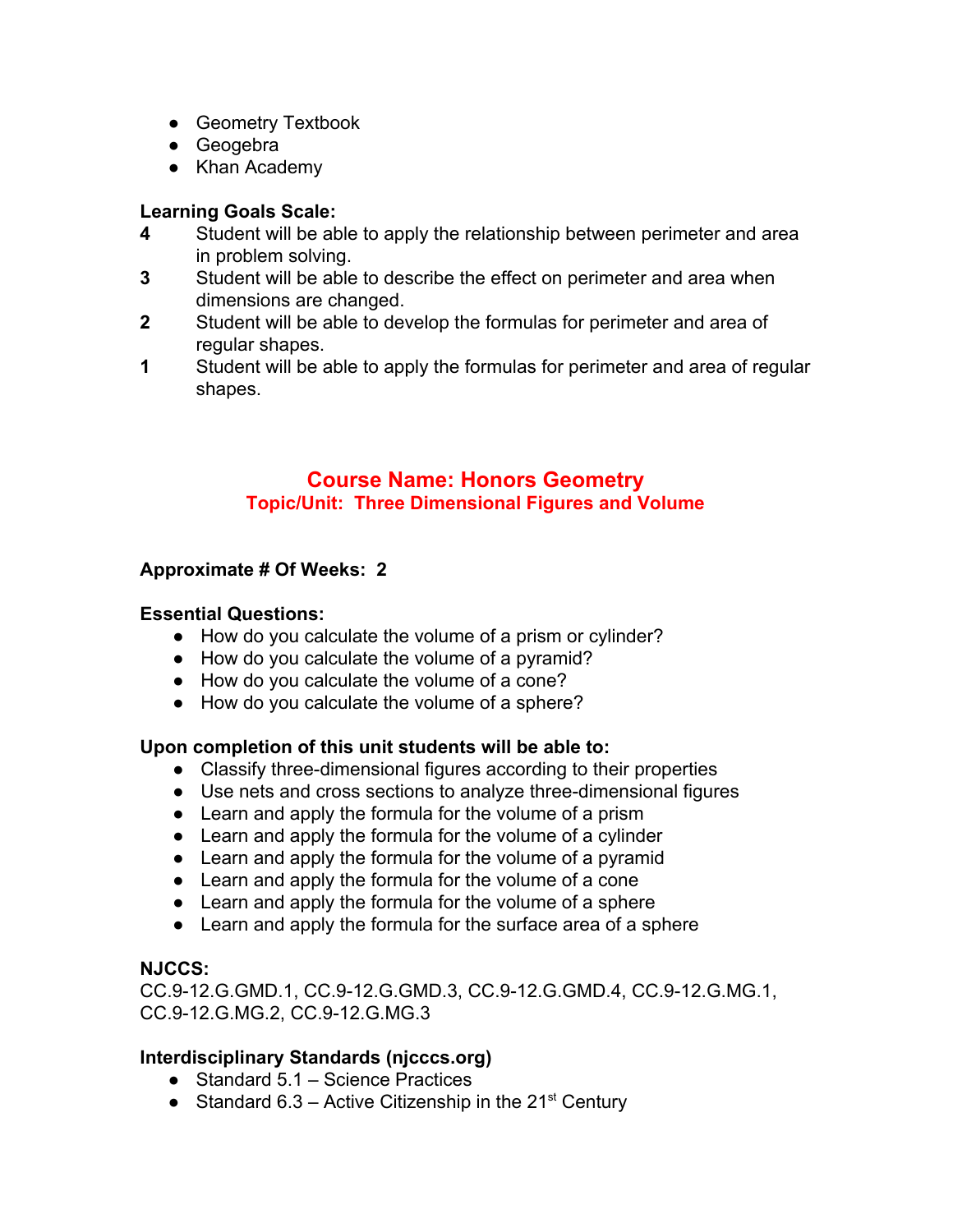- Standard 8.2 Technology Education
- Standard 9.1 21st Century Life & Career Skills

## **Activities – include 21 st Century Technologies:**

- SmartBoard powerpoint presentations
- Lecture and class discussion
- Connecting Geometry to Algebra Cube Roots (calculate cube roots)
- Technology Lab Compare Surface Area and Volumes (use spreadsheet software to compare surface areas and volumes)
- Real-World Connections The Mellon Arena/The U.S. Mint (choose appropriate problem-solving strategies and use them to solve real-world problems)
- Online quizzes from textbook website
- Online videos from textbook website
- Geogebra (online tool)
- Google Classroom tools (Questions and assessments)
- Khan academy
- Kahoot (online quizzes)
- Quizlet (online quizzes)

#### **Enrichment Activities**:

- Practice C Worksheets (Holt McDougal)
- Challenge Worksheets (Holt McDougal)
- Problem Solving Worksheets (Holt McDougal
- Investigation: Formulas for Volume of a cylinder
- Donut Project

#### **Methods of Assessments/Evaluation:**

- Exit Tickets
- Assessment Chart (Scales)
- Quizzes
- Test
- Google Classroom
- Lesson Checks
- Projects
- Verbal Assessment
- Open ended questions
- Classwork
- Homework
- Check it out problems (during lectures)
- Think-pair-share
- Turn and Talk
- Whiteboards
- Observation (Teacher/small/whole group)
- Error Analysis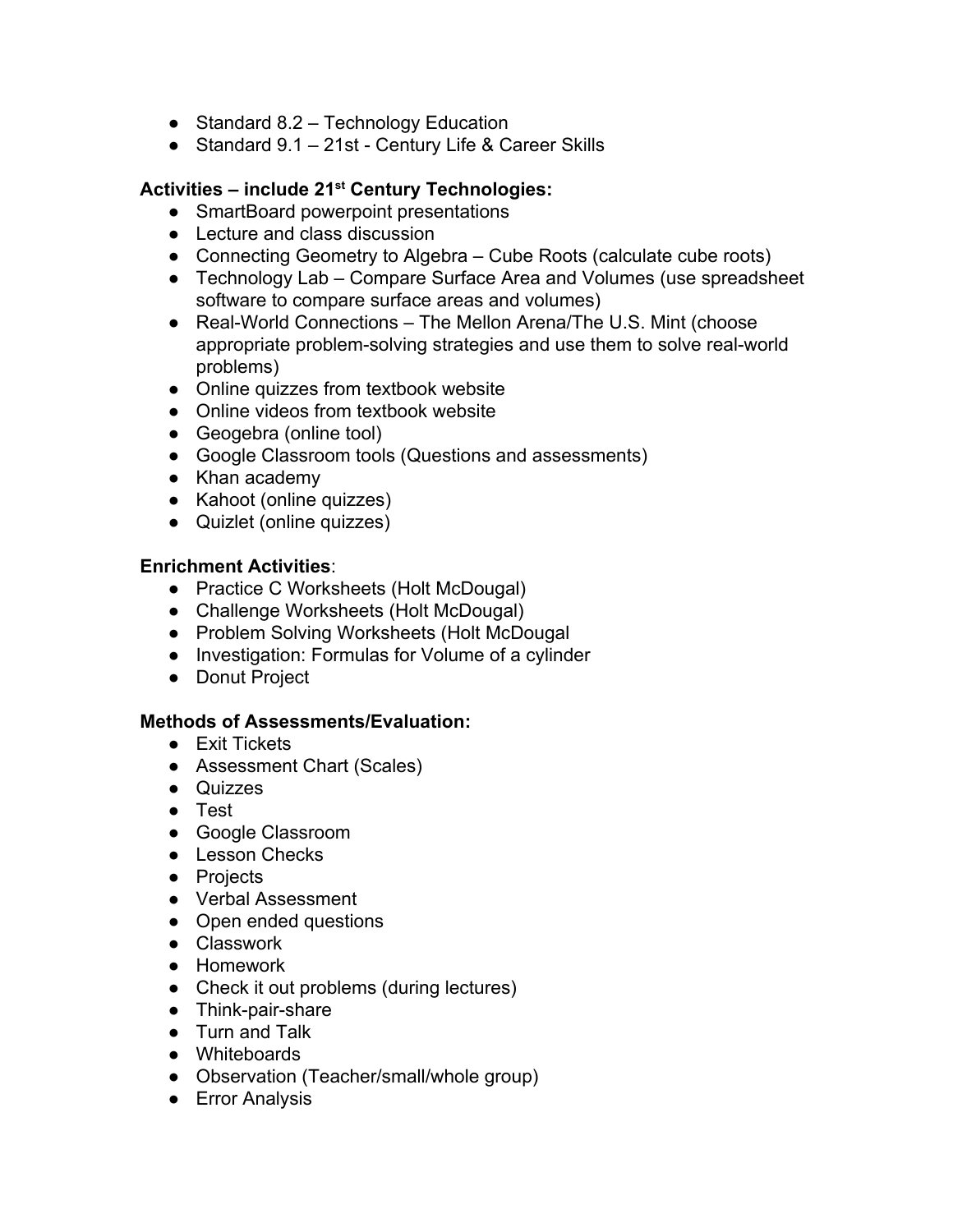● Textbook Activity – Surface Area and Volume (assess students' ability to apply concepts and skills in a real-world format)

## **Resources/Including Online Resources**

- Online Textbook Information: my.hrw.com
- Teacher Webpage
- Google Classroom
- Geometry Textbook
- Geogebra
- Khan Academy

# **Learning Goals Scale:**

- **4** Student will be able to apply the formulas for surface area and volume of three-dimensional figures to solve real world situations.
- **3** Student will be able to learn the formulas for surface area and volume of three-dimensional figures.
- **2** Student will be able to use nets and cross sections to analyze three-dimensional figures.
- **1** Student will be able to classify three-dimensional figures according to their properties.

## **Course Name: Honors Geometry Topic/Unit: Circles**

## **Approximate # Of Weeks: 4**

#### **Essential Questions:**

- What is the relationship between central angles and inscribed angles in a circle?
- What can you conclude about the angles of a quadrilateral inscribed in a circle?
- What are the key theorems about tangent lies to a circle?
- How do you write the equation of a circle if you know the radius and the coordinate of its center?

#### **Upon completion of this unit students will be able to:**

- Identify tangents, secants, and chords
- Use properties of tangents to solve problems
- Apply properties of arcs
- Apply properties of chords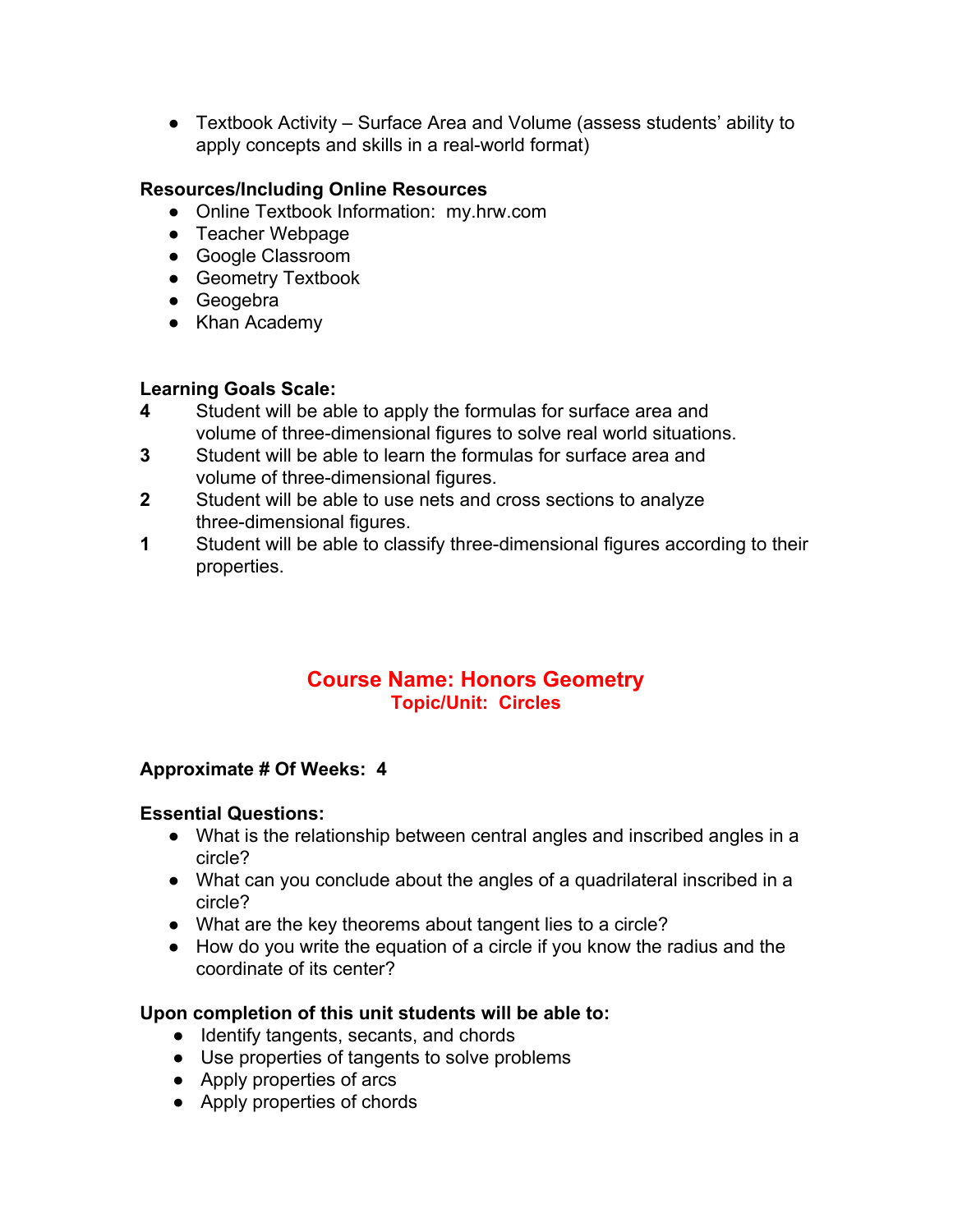- Find the area of sectors
- Find arc lengths
- Find the measure of an inscribed angle
- Use inscribed angles and their properties to solve problems
- Find the measures of angles formed by lines that intersect circles
- Use angle measures to solve problems
- Find the lengths of segments formed by lines that intersect circles
- Use the lengths of segments in circles to solve problems
- Write equations and graph circles in the coordinate plane
- Use the equation and graph of a circle to solve problems

#### **NJCCS:**

CC.9-12.G.C.2, CC.9-12.G.C.3, CC.9-12.G.C.4, CC.9-12.G.C.5, CC.9-12.G.CO.13, CC.9-12.G.GPE.1

## **Interdisciplinary Standards (njcccs.org)**

- Standard 5.1 Science Practices
- Standard 6.3 Active Citizenship in the  $21^{st}$  Century
- $\bullet$  Standard 8.2 Technology Education
- Standard 9.1 21st Century Life & Career Skills

## **Activities – include 21 st Century Technologies:**

- SmartBoard powerpoint presentations
- Lecture and class discussion
- Construction Tangent to a Circle at a Point
- Construction Circle Through Three Noncollinear Points
- Construction Center of a Circle
- Construction Tangent to a Circle From an Exterior Point
- Connecting Geometry to Data Analysis Circle Graphs (identify circle graphs that represent given data)
- Technology Lab Explore Angle Relationships in Circles (use geometry software to explore segment relationships in circles)
- Technology Lab Explore Segment Relationships in Circles (use geometry software to explore angle relationships in circles)
- Online quizzes from textbook website
- Online videos from textbook website
- Geogebra (online tool)
- Google Classroom tools (Questions and assessments)
- Khan academy
- Kahoot (online quizzes)
- Quizlet (online quizzes)

#### **Enrichment Activities**:

- Practice C Worksheets (Holt McDougal)
- Challenge Worksheets (Holt McDougal)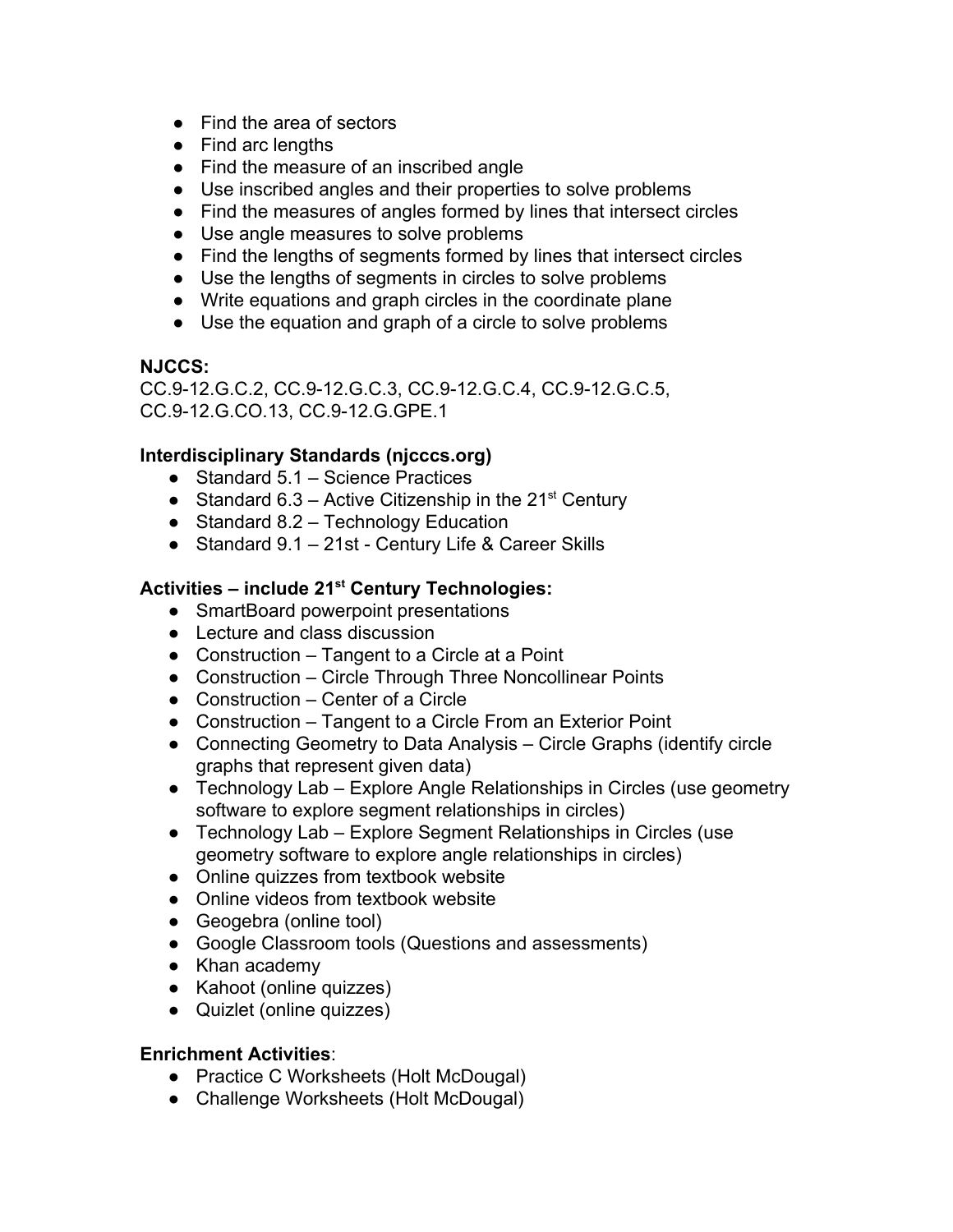- Problem Solving Worksheets (Holt McDougal)
- Extension Measuring Angles in Radians (use proportions to convert angle measures from degrees to radians)
- Circle Puzzles

#### **Methods of Assessments/Evaluation:**

- Exit Tickets
- Assessment Chart (Scales)
- Quizzes
- Test
- Google Classroom
- Lesson Checks
- Projects
- Verbal Assessment
- Open ended questions
- Classwork
- Homework
- Check it out problems (during lectures)
- Think-pair-share
- Turn and Talk
- Whiteboards
- Observation (Teacher/small/whole group)
- Error Analysis
- Textbook Activity Lines and Arcs in Circles (assess students' ability to apply concepts and skills in a real-world format)
- Textbook Activity Angles and Segments in Circles (assess students' ability to apply concepts and skills in a real-world format)

#### **Resources/Including Online Resources**

- Online Textbook Information: my.hrw.com
- Teacher Webpage
- Google Classroom
- **•** Geometry Textbook
- Geogebra
- Khan Academy

- **4** Student will be able to find the measure of an angle or length of a segment with a circle using the various properties.
- **3** Student will be able to apply properties of angles and segments with circles to solve problems.
- **2** Student will be able to graph, and write the equation of a circle in the coordinate plane.
- **1** Student will be able to identify segments and angles formed with circles.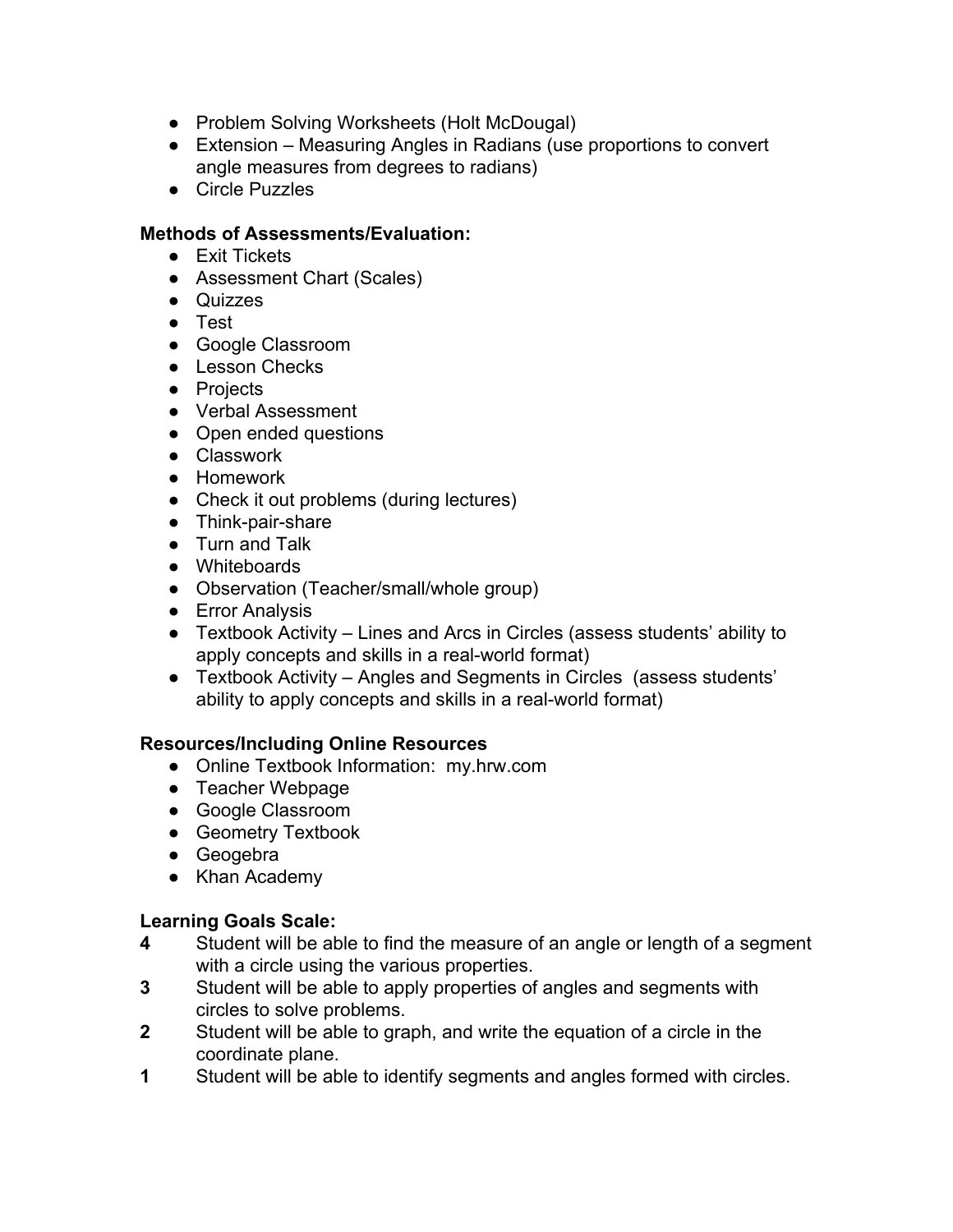## **Course Name: Honors Geometry Topic/Unit: Probability (if time permits)**

#### **Approximate # Of Weeks: 2.5**

#### **Essential Questions:**

- How can you use probabilities to help you make fair decisions?
- What are permutations and how can you use them to calculate probabilities?
- What are combinations and how can you use them to calculate probabilities?
- How do you find the probability of mutually exclusive events and overlapping events?
- How do you calculate a conditional probability?

#### **Upon completion of this unit students will be able to:**

- Solve problems involving the Fundamental Counting Principle
- Solve problems involving permutations and combinations
- Find the theoretical probability of an event
- Find the experimental probability of an event
- Determine whether events are independent or dependent
- Find the probability of independent and dependent events
- Construct and interpret two-way frequency tables of data when two categories are associated with each object being classified
- Find the probability of mutually exclusive events
- Find the probability of inclusive events

#### **NJCCCS:**

CC.9-12.C.CP.1, CC.9-12.S.CP.2, CC.9-12.S.CP.3, CC.9-12.S.CP.4, CC.9-12.S.CP.5, CC.9-12.S.CP.6, CC.9-12.S.CP.7, CC.9-12.S.CP.8, CC.9-12.S.CP.9, CC.9-12.S.IC.2, CC.9-12.S.ID.1, CC.9-12.S.ID.3, CC.9-12.S.ID.5, CC.9-12.S.MD.4, CC.9-12.S.MD.5, CC.9-12.S.MD.7, CC.9-12.A.APR.6

## **Interdisciplinary Standards (njcccs.org)**

- Standard 5.1 Science Practices
- Standard 6.3 Active Citizenship in the  $21^{st}$  Century
- Standard 8.2 Technology Education
- Standard 9.1 21st Century Life & Career Skills

## **Activities – include 21 st Century Technologies:**

- SmartBoard powerpoint presentations
- Lecture and class discussion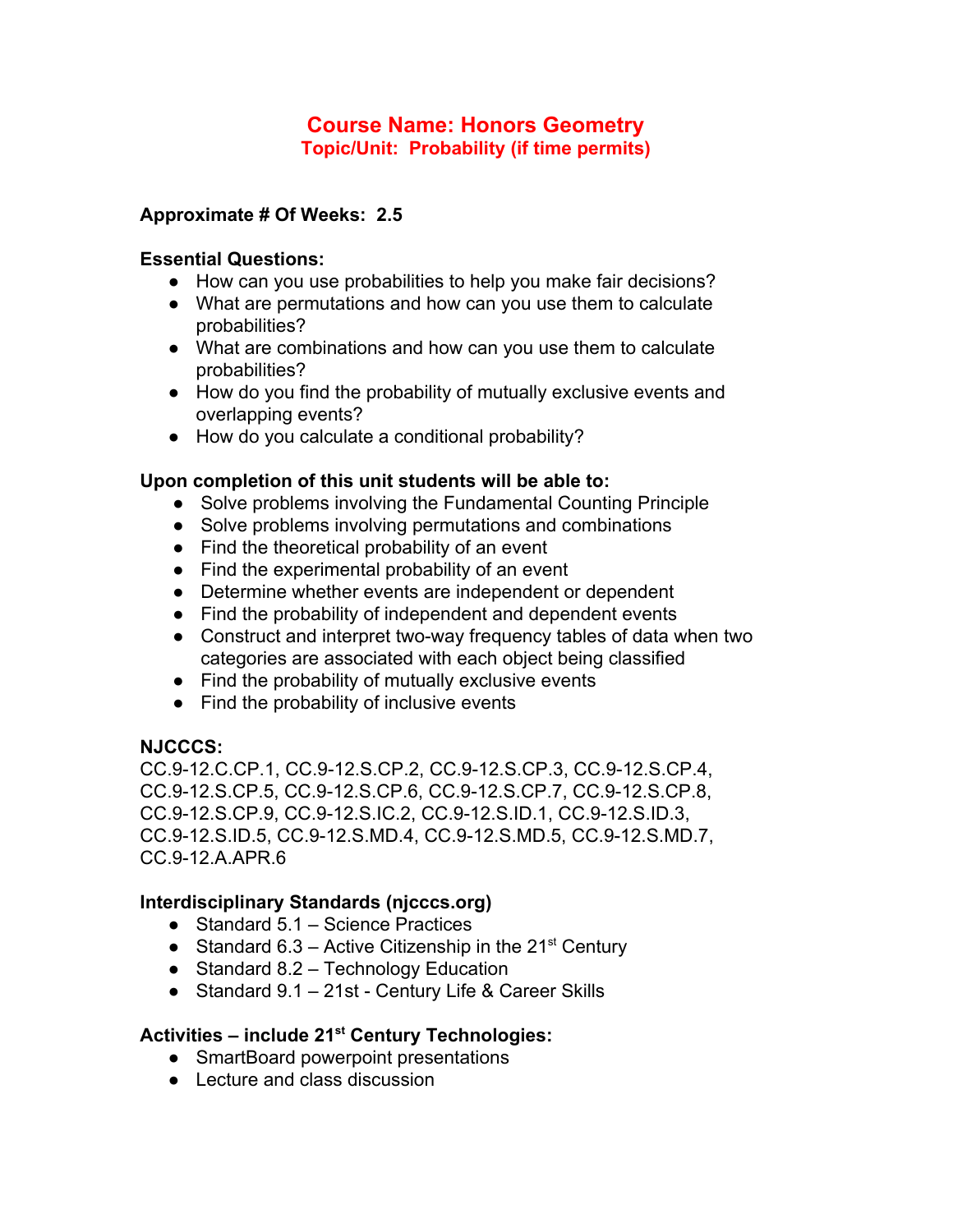- Connecting Algebra to Geometry Relative Area (find relative areas of geometric figures)
- Technology Lab Explore Simulations (use a spreadsheet to simulate experimental probability)
- Online quizzes from textbook website
- Online videos from textbook website
- Geogebra (online tool)
- Google Classroom tools (Questions and assessments)
- Khan academy
- Kahoot (online quizzes)
- Quizlet (online quizzes)

#### **Enrichment Activities**:

- Practice C Worksheets (Holt McDougal)
- Challenge Worksheets (Holt McDougal)
- Problem Solving Worksheets (Holt McDougal)

## **Methods of Assessments/Evaluation:**

- Exit Tickets
- Assessment Chart (Scales)
- Quizzes
- Test
- Google Classroom
- Lesson Checks
- Projects
- Verbal Assessment
- Open ended questions
- Classwork
- Homework
- Check it out problems (during lectures)
- Think-pair-share
- Turn and Talk
- Whiteboards
- Observation (Teacher/small/whole group)
- Error Analysis
- Textbook Activity Experimental Probability (assess students' ability to apply concepts and skills in a real-world format)
- Textbook Activity Probability (assess students' ability to apply concepts and skills in a real-world format)

## **Resources/Including Online Resources**

- Online Textbook Information: my.hrw.com
- Teacher Webpage
- Google Classroom
- Geometry Textbook